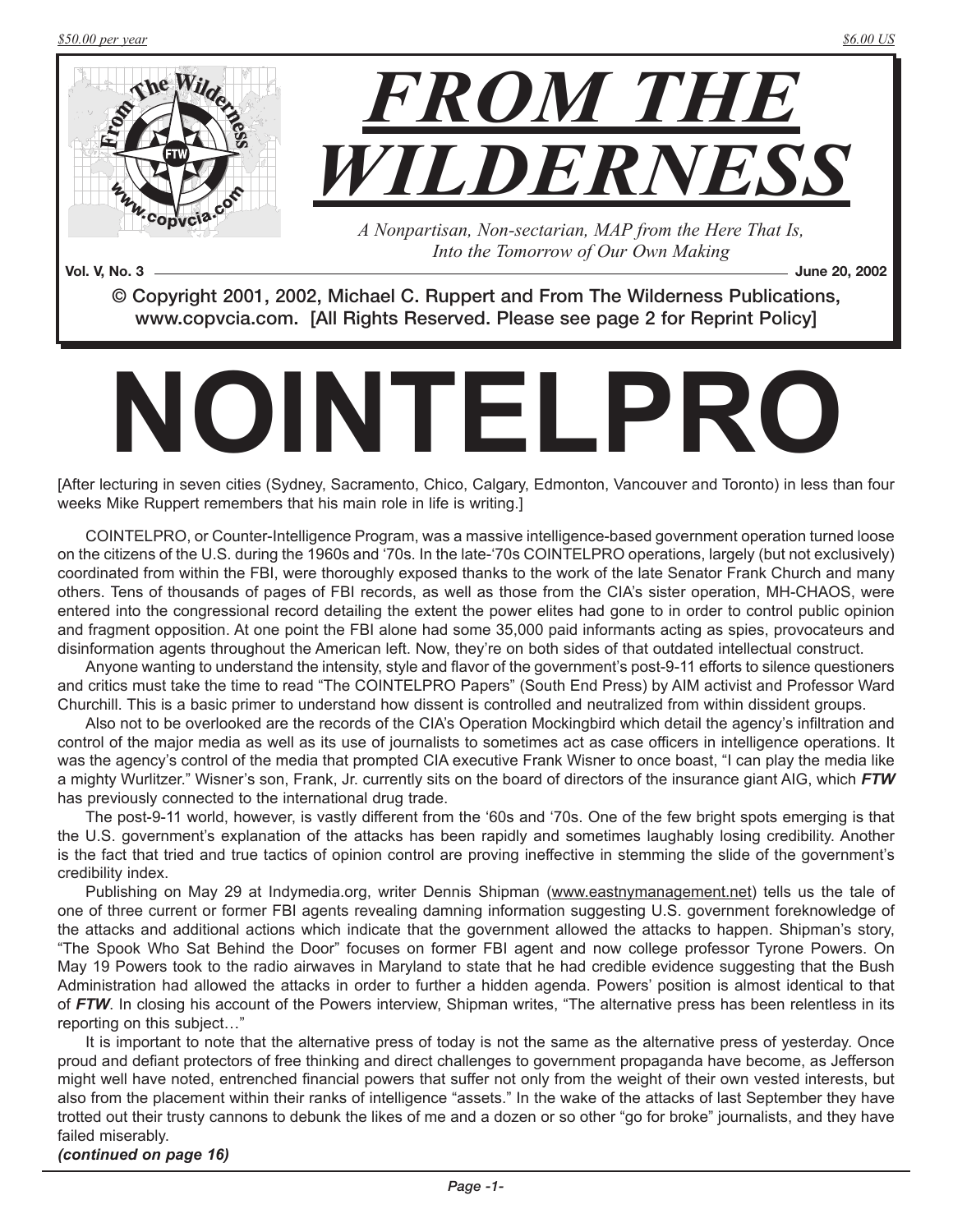## *From The Wilderness*

Michael C. Ruppert Publisher/Editor

| Contributing Editor---------------- Peter Dale Scott, Ph.D.  |
|--------------------------------------------------------------|
| Contributing Editor - Energy ---------- Dale Allen Pfeiffer  |
| Staff Writer----------------------------- Michael Davidson   |
| Canadian Correspondent----------------- Greta Knutzen        |
| Staff Writer/Copy Editor -----------------------Joe Taglieri |
| Office of Public Affairs---------------------- Michael Leon  |

*From The Wilderness* is published eleven times annually. Subscriptions are \$50 (US) for 12 issues.

#### *From The Wilderness*

P.O. Box 6061- 350 Sherman Oaks, CA 91413 [www.copvcia.com](http://www.copvcia.com) e-mail – editorial: mruppert@copvcia.com e-mail – subscriptions and customer service: service@copvcia.com

(818) 788-8791 \* (818) 981-2847 fax

### **TABLE of CONTENTS**

| D.C. Press Conference Punches Big Holes                                            |
|------------------------------------------------------------------------------------|
|                                                                                    |
|                                                                                    |
| DOJ Refuses to Pay Fitts \$2.5 Mil for<br>Work Done on Successful HUD Loan Sales 9 |
| Solari: "How the Money Works" in Your Place  10                                    |
|                                                                                    |
|                                                                                    |

### **REPRINT POLICY**

Any story, originally published in From The Wilderness, more than thirty days old may be reprinted in its entirety, non-commercially, if, and only if, the author's name remains attached and the following statement appears:

"Reprinted with permission, Michael C. Ruppert and From The Wilderness Publications, www.copvcia.com, P.O. Box 6061-350, Sherman Oaks, CA, 91413. 818-788-8791. FTW is published monthly, annual subscriptions are \$50 per year."

THIS WAIVER DOES NOT APPLY TO PUBLICATION OF NEW BOOKS.

For reprint permission for "for profit" publication, please contact Mike Ruppert.

## **UNSUPPRESSED HISTORY:**

### **Teacher Educates Youth Using Ruppert, Peter Dale Scott, Fitts As Sources**

by Carolyn Baker, Ph.D.

*"The world as I knew it before this semester no longer exists. It's like a dream, as if I had been living in wonderland, but then I woke up. The reality of our society hit me right in the face. Although what I learned in this class has disappointed me, I'm glad to be given the opportunity of looking beyond my own personal life—to be given a choice to care for what happens to all of us as a nation. The rule of law may not prevail, but we as individuals still have the freedom to make choices, and those choices can help to weaken those who are still seeking total control."*

June 20, 2002, 15:00 PDT (FTW) -- These words were written by one of my U.S. history students in a survey course covering the period of 1865 to current time, after she had viewed Mike Ruppert's video documentary "The Truth & Lies of 9-11." I have designed this course, which explores the events following the Civil War known as Reconstruction, through the end of the 20th century, to culminate in an alternative examination of the events of Sept. 11.

From the beginning of the course, we observed the burgeoning power of corporate Robber Barons in America following the Civil War and their ascendancy to economic and political dominance of the nation in the late-19th and early-20th centuries, attended by egregious racism and ethnocentrism among white Americans.

We studied the eugenics movement that was funded and promoted by corporate giants such as Rockefeller, J.P. Morgan, Kellogg, Harriman and Carnegie. As we explored the 1920s and '30s, we observed the dominant attitude of businessmen and politicians, which was: "The business of America is business." Moreover, it became increasingly obvious that the imperialistic foreign policy of America at the turn of the century was economically essential in order to create markets for American goods produced by shamefully-exploited workers of African-American and European descent.

We examined World War I and Hitler's rise to power in the 1930s and the ensuing attack on Pearl Harbor which ushered in World War II. Many students were completely unfamiliar with the fascism of the Third Reich, and their viewing of "Schindler's List," which many had never seen, was a profoundly wrenching and eyeopening experience. Sociologist, James Loewen, writes, "The glue that makes history stick is emotion." Clearly, these students will not soon shed the emotional impact of viewing then discussing "Schindler's List" and asking *(continued on page 11)*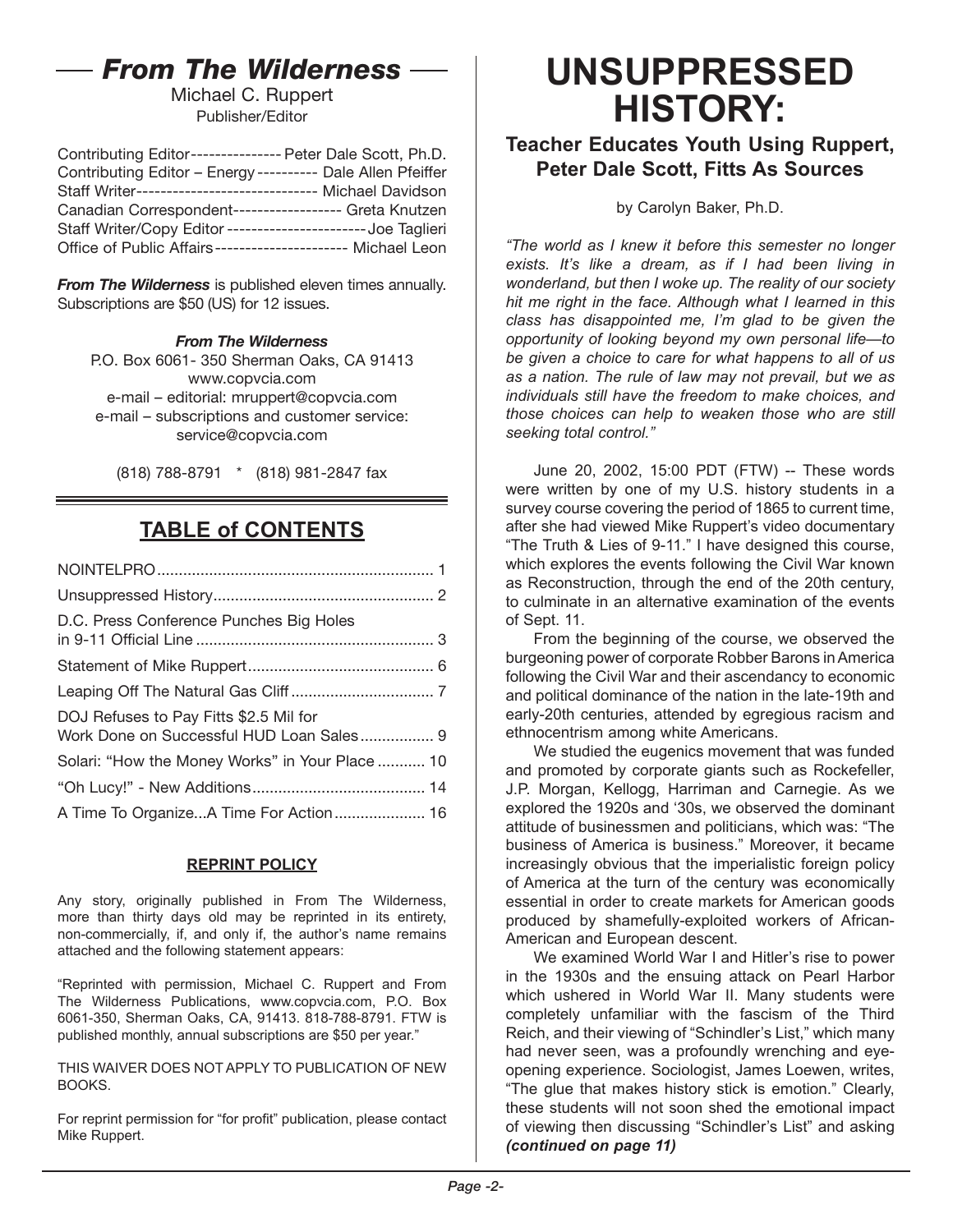# **D.C. Press Conference Punches Big Holes in 9-11 Official Line**

by Michael Davidson and Joe Taglieri, *FTW* Staff Writers

June 20, 2002, 15:00 PDT (FTW) -- A new coalition of 9-11 researchers, journalists, victims' families, and other truth seekers held an inaugural press conference June 10 at the National Press Club in Washington, D.C.

The goal of UnansweredQuestions.org's press event and public inquiry was "to pose pointed, as yet unanswered, questions regarding the failure of our national security infrastructure, and the response that has sacrificed civil liberties and rewarded failure as opposed to ensuring performance and guaranteeing freedoms, now and in the future," according to a press release put out by the group. "UnansweredQuestions.org is being launched by an independent, non-partisan network of citizens concerned about the growing number of issues surrounding Sept. 11 that have yet to be addressed or resolved; and their related public safety and constitutional implications."

The event was moderated by Kyle Hence and former Assistant Secretary of Housing Catherine Austin Fitts, who have been at the helm of launching UnansweredQuestions.org. The day's two panels featured Mike Ruppert, *FTW* publisher/editor, as well as a host of researchers and activists focused on bringing out the truth regarding the U.S. government's actions, or lack thereof, relating to the 9-11 terrorist attacks.

Mary Schiavo is the lawyer for 32 victims' families. The former inspector general of the Department of Transportation and aviation expert was also a featured speaker at the press conference. Schiavo joined several of her colleagues who addressed the more than 300 in attendance in calling for an independent commission to investigate the events of Sept. 11.

"In every single aviation disaster, whether there was criminal activity or not, in every single one in the course of aviation history it has been followed -- not only where necessary a national criminal investigation -- but also a National Transportation Safety [Board] investigation into what went wrong in the aviation system so that it never happens again," said Schiavo. "This is the first time that families have been attempted to be silenced through a special fund, which I believe is about silence more than it is about money."

Another speaker, Lorna Brett of the Nolan Law Group, made a similar point, stating, "I live in the Midwest, and I feel like I'm doing focus groups when I'm out in my neighborhood and I ask people, 'What do you think about what happened on 9-11?' And it's amazing how many people say we couldn't have stopped it, it couldn't have happened, nobody could have known. And the truth is that a lot of people should have known."

Brett and Schiavo pointed out the cozy relationship that exists between the airline industry and the federal agencies designated to regulate it, particularly when it comes to security. Four federal investigations into airline security took place before Sept. 11, Schiavo said, "I know, I led up two of them. My successor has carried out more, including one investigation done after 9-11 that found security could be breached at will. Why?" Schiavo continued. "Is it business as usual? Is it cheaper to have lax security? One would think that when they heard the statements of the administration when they said, 'Well yes, we knew there might be hijackings. We knew that something was afoot, but we thought they'd be traditional hijackings.' Does that truly mean that they were willing to risk passengers and planes, and even compromise the aviation system, because it was cheaper to allow it to happen than to take the necessary steps to prevent it?"

Schiavo concluded her point saying, "That is what we will prove in court. But that isn't enough, because there are many more questions than the court can answer, and that can only be done with a government investigation."

Another speaker on the panel echoed the call for a non-partisan, full and open government investigation. Julie Sweeney lost her husband, Brian, on United Flight 175 and is one of the victims' family members pursuing litigation against the government. On why she declined "\$2 million" from the federal fund for 9-11 victims, Sweeney said, "I want the answers, and I want the answers to lead to accountability. And I want this accountability to be the catalyst for change in the airline industry and everything that goes along with that."

Sweeney expressed her dissatisfaction with the government's relationship with the airlines. "I will not sit back and be bought out in order to protect an industry that will never be destroyed because the American people depend on it too much," said Sweeney. "It's not going to go anywhere, planes will always be flying in the skies...Hiding behind the truth is an embarrassment to this country, leading to mistakes and lax attitudes. First and foremost, we need to begin to heal, and we need to make sure that this cannot be repeated."

Derrill Bodley, the father of a 9-11 victim, was in attendance as well. He had this to add in response to a statement made May 16 by Condoleezza Rice, Bush's national security advisor. "My biggest unanswered question today is this: Did my daughter, my 20-year-old daughter, my only child, have to die on Sept. 11 for the sake of the well-being of the civil aviation system? I have a big question in my mind whenever government officials denigrate the value of human life and well-being by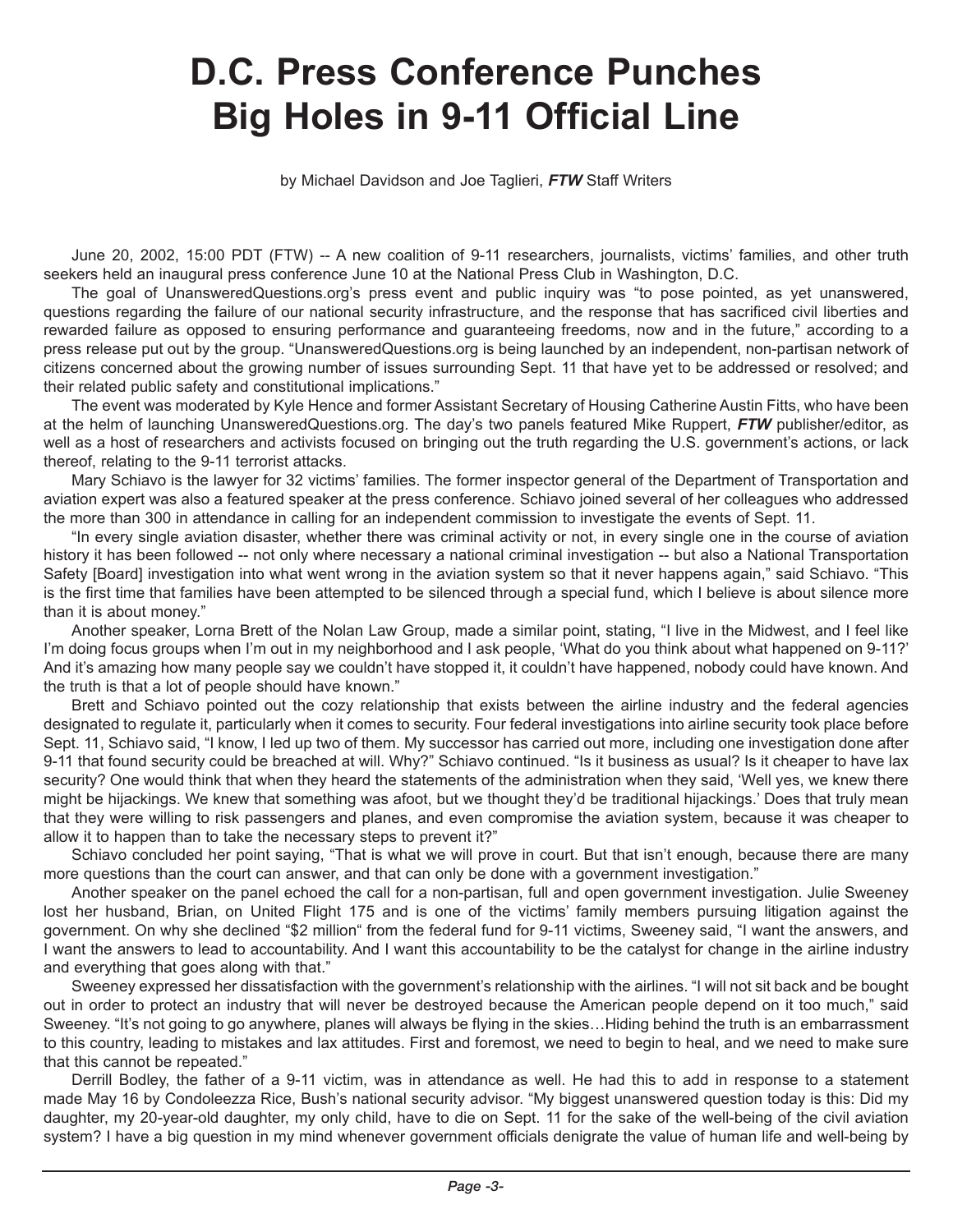comparing it to the value of a system." Responding to questions from the press about Bush Administration foreknowledge of 9-11, Rice said the government did nothing because "we would have risked shutting down the American civil aviation system with such generalized information."

Bodley also questioned Rice's statement from the same press conference that no one could have foreseen commercial jets being crashed into buildings, despite revelations in recent months from several whistleblowers that many in the U.S. intelligence community were warning of the likelihood of just such kinds of attacks from Islamic militants. "If the terrorists had envisioned it, if the U.S. government knew they had envisioned it, why didn't our intelligence community, including the NSA, envision it and compel…the airlines and the airports to protect us, to keep my daughter from dying on Sept. 11," said Bodley.

According to Brett, her law firm's suit on behalf of 9-11 victims has been prevented from really getting off the ground. The case's first status meeting, before the discovery phase starts, has not yet been scheduled. This, despite the fact the suit was filed in December.

"It's stunning to me that some of the people questioning some of our agencies are accused of being unpatriotic," Brett told the conference. "The world is watching us right now. If we can't examine our…federal agencies, our government, the influence of lobbyists on politics,…if we can't self-examine and cleanse that wound, reset that broken bone, what kind of example are we setting? Are we a super power, or are we super cowards?"

Steve Camarota, research director for the Center for Immigration Studies, spoke on how the U.S. immigration system is unable to keep terrorists out of the country. His group recently issued a report that found 48 terrorists have entered the U.S. "by every conceivable means" since 1993, the year the World Trade Center was bombed. Camarota said virtually all of these 48 terrorists have since been linked to Osama bin Laden. He also stated the Immigration and Naturalization Service and the State Department are overwhelmed by the number of visa and citizenship requests. "Congress just doesn't give them enough resources," he said, which is largely due to pressure from interest groups in favor of lax enforcement of immigration laws.

Researcher and freelance writer Richard Ochs posed the notion that there was a specific political agenda in the timing of the anthrax attacks on government officials last year. He said the anthrax letters sent to Democrats on Capitol Hill, the Supreme Court, and members of the media coincided with efforts to ram the USA Patriot Act through Congress. The Patriot Act has been criticized by many, including another panelist [see below], as unconstitutional.

After all the questions (and some heart-wrenching statements) following the first panel, a much needed break was taken. When the press conference reconvened, the second panel was on the dais with some new faces and some carryovers from panel one.

Catherine Austin Fitts opened the proceedings by introducing *FTW's* Mike Ruppert, who was on a telephone hook-up from Vancouver, British Columbia where he was giving a 9-11 lecture during a 12-day speaking tour. Ruppert began with a heartfelt and passionate declaration of condolences for, and solidarity with, the families of the 9-11 victims. He said they were "foremost in his heart." He then read a statement, published elsewhere in this issue, outlining the work *FTW* has been doing for the past nine months.

After Ruppert, Fitts introduced independent investigator and researcher John Judge. Judge is one of the co-founders of the National Coalition on Political Assassinations, which is responsible for getting the "JFK Records Act" passed. Judge's work has resulted in the release of over six million documents, the largest in U.S. history.

Judge began very simply, stating there most certainly was a point at which it was clear the United States, and particularly Washington, D.C., were under attack. That point was 9:05 a.m. on Sept. 11. That was the point at which a shoot-down order for Flight 77 was issued. Oddly, the plane continued unmolested towards the most restricted airspace in the world for 40 minutes before hitting the Pentagon. During this time Washington, D.C.'s Channel 8 broadcast that the plane was heading there and many government buildings were evacuated.

Judge quotes a Pentagon spokesman as saying that there was no mechanism to respond to this type of event. Yet Judge, a lifelong Washington, D.C. resident, says he is personally aware that fighters routinely intercept commercial planes that are only slightly off-course to escort them out of the area. No thinking person can believe that the largest, most powerful, and most sophisticated military in history has no way to protect its own headquarters.

Judge went further down this path in describing a march he organized in the late-1990s. The march, "A Day Without The Pentagon," was to end at the Pentagon, and Judge had to negotiate the physical movements of the marchers with, among others, Pentagon security. Judge was shown the absolute limit the marchers would be allowed to go to, explaining that the building was on "Delta Alert," the highest state of alert due to the constant threat of attack, especially by airplanes being flown into the building. Security explained that the threat was so serious the marchers' own safety required they be kept at a specific point on the grounds. Judge observed radar installed on the Pentagon roof, as well as anti-aircraft batteries on the grounds.

One of the questions Mike Ruppert posed in his opening was, "Why was the Andrews Air Force Base website changed after 9-11 to erase information about their combat readiness?" Judge went on to list the active military bases that had the ability to respond to Flight 77's approach to Washington, D.C. He listed the 121st Fighter Squadron of the 113th Fighter Wing, 321st Marine Fighter Squadron and the 49th Marine Air Guard. These three groups are based at Andrews, only 10 miles from the Pentagon. Yet the fighters that were launched against Flight 77 were scrambled from Langley Air Force Base, 140 miles away. Doing the math, Judge said, shows the fighters flying at sub-sonic speeds. He also reminded the audience that Anacostia Naval Air Station, the home of the District of Columbia National Guard, is right near the Pentagon as well.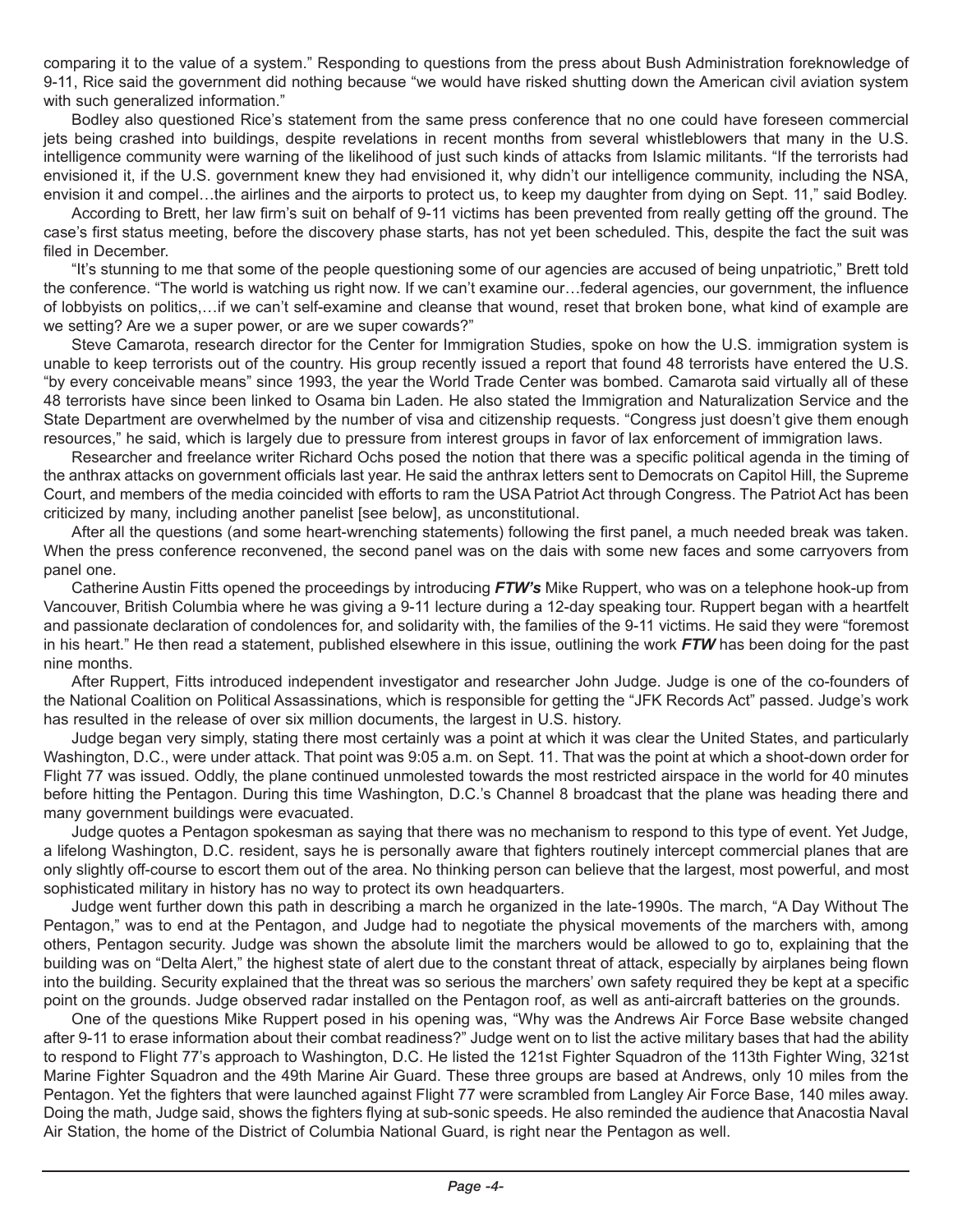Another source of protection for Washington, D.C. could have been provided by the 177th Air National Guard stationed at Pomona, N.J. This base could have provided coverage for both Washington, D.C. and New York yet was instructed to cease routine sorties two weeks prior to 9-11. Judge also quoted a Pentagon official who referred him to a New York Times article stating that on Sept. 8 half of U.S. fighters were taken out of service. A personal friend, whose son is stationed at Otis Air Force Base on Cape Cod, Mass., told Judge that fighter pilots who specifically requested permission to attempt the interception of Flight 77 were called back.

John Judge has the firm belief that a lot of the public's questions about the events of 9-11 will be answered when we find out what took place during the 40-minute period between the 9:05 shoot-down order and the impact at the Pentagon at 9:45.

The third speaker on the second panel was Tom Flocco, Philadelphia teacher and investigative journalist. Flocco is a good friend of *FTW*, and has done a great deal of work regarding the suspicious put option trading that took place prior to 9-11. At the UnansweredQuestions.org press conference, however, Flocco said he would go beyond that issue, lay out a series of new dots, and connect them.

One of his key points was that the investigation of financial activities surrounding 9-11 has produced a "control" list of 38 stocks to be scrutinized. This list has never been made public, and much of the investigation has been conducted in a manner that seems designed more to protect the possibly guilty than to provide Americans with information.

One of his most damning dots was the fact that on Oct. 19 investigators asked member firms of the National Association of Securities Dealers, which is every broker you can name, to "privately" share information with those "directly effected" by the inquiry. The government further requested that those handling the issue be "senior personnel who appreciate the sensitive nature of the case."

Flocco quoted a Boston Globe article reporting the National Security Agency (NSA) has been continuously destroying data since 9-11. The Globe reporter who wrote the article is unaware of any other information that's been published on this issue. NSA officials say the data is being destroyed because it involves Americans or American businesses, and they are not allowed to conduct such spying. Why they collected the information and saved it if it is illegal was not revealed.

But Flocco quotes the former head of FBI counter-terrorism as saying that the NSA's collection of data on Americans is perfectly legitimate if it involves either foreign espionage or terrorist activities. Whoever is correct on this issue is moot; the data is gone.

While not mentioning the put options directly, Flocco did discuss other anomalies that suggest foreknowledge. One of these is a surge in Treasury bill purchases. Treasury bills are the safest investment known, being backed by the full faith and credit of the United States. Just prior to 9-11 there was a single Treasury bill transaction of \$5 billion.

Another reason to suspect foreknowledge is the recent indictments of two FBI agents who were apparently playing the stock market based on information derived from investigations. They were also passing this information on to others, and in one case an individual connected to the agents cashed out a \$300,000 portfolio, telling the broker he expected the Dow Jones index to soon drop by about two-thirds.

Other issues covered by Flocco included the employment by Enron of former CIA agents, the employment by Enron of current CIA agents who were given leaves of absence from the agency to work for Enron, and the truly Byzantine entanglements of Deutschebank, the CIA's no. 3 man A.B. "Buzzy" Krongard, Bayer, United Air Lines, and former Bush I counselor John Schmitz.

Flocco ended his presentation with a stinging attack on C-SPAN. Despite repeated pleading and begging using C-SPAN's own policy of covering events at the National Press Club, C-SPAN chose to ignore the UnansweredQuestions.org press conference, instead airing reruns of Capitol Journal.

Next up was Michael Springmann, an attorney with 20 years of government service, who had been head of the visa section at the U.S. consulate in Jeddah, Saudi Arabia. Springmann reported that at least 100 visas he had denied were eventually issued by consular officials that were known CIA agents, or persons Springmann suspected were CIA agents.

He denied visas to two Pakistanis who wanted to go to a trade show, but didn't know what trade show they were going to, or even what city it was in. He denied visa approval for a Sudanese individual he felt had no legitimate reason for entering the U.S. but was overruled by a consular official, who said "we need him" for national security reasons.

While this was going on in the late-'80s Springmann thought he was witnessing "visa fraud," believing that people were paying bribes to officials to get visas they would otherwise be denied. He later found he was wrong. What Springmann actually saw was the CIA bringing terrorists into the United States for training against the Soviet Union's troops in Afghanistan. He believes this is still going on and points out that 15 of the 19 named 9-11 hijackers got their visas in Jeddah at, in one of the more amazing Freudian slips in history, what Springmann calls the "CIA consulate."

He points out that all of these visas were issued under the "visa express" program, a system under which questionable visa paperwork is mingled with large amounts of ordinary paperwork in the hope it will sail through unnoticed. Celerino Castillo, former Drug Enforcement Agency officer says the "visa express" program was commonly used for CIA assets in Central America. Springmann rattled off a long list of major mainstream media outlets he has approached with his story. Not one has expressed any interest.

While the events of 9-11 have sparked widespread skepticism of the official government story and an almost equally widespread belief that our government is a criminal enterprise, the reaction to that September day is having tremendous ramifications for every American. Speaking to that point was Jennifer Van Bergen. Van Bergen is an attorney, a faculty member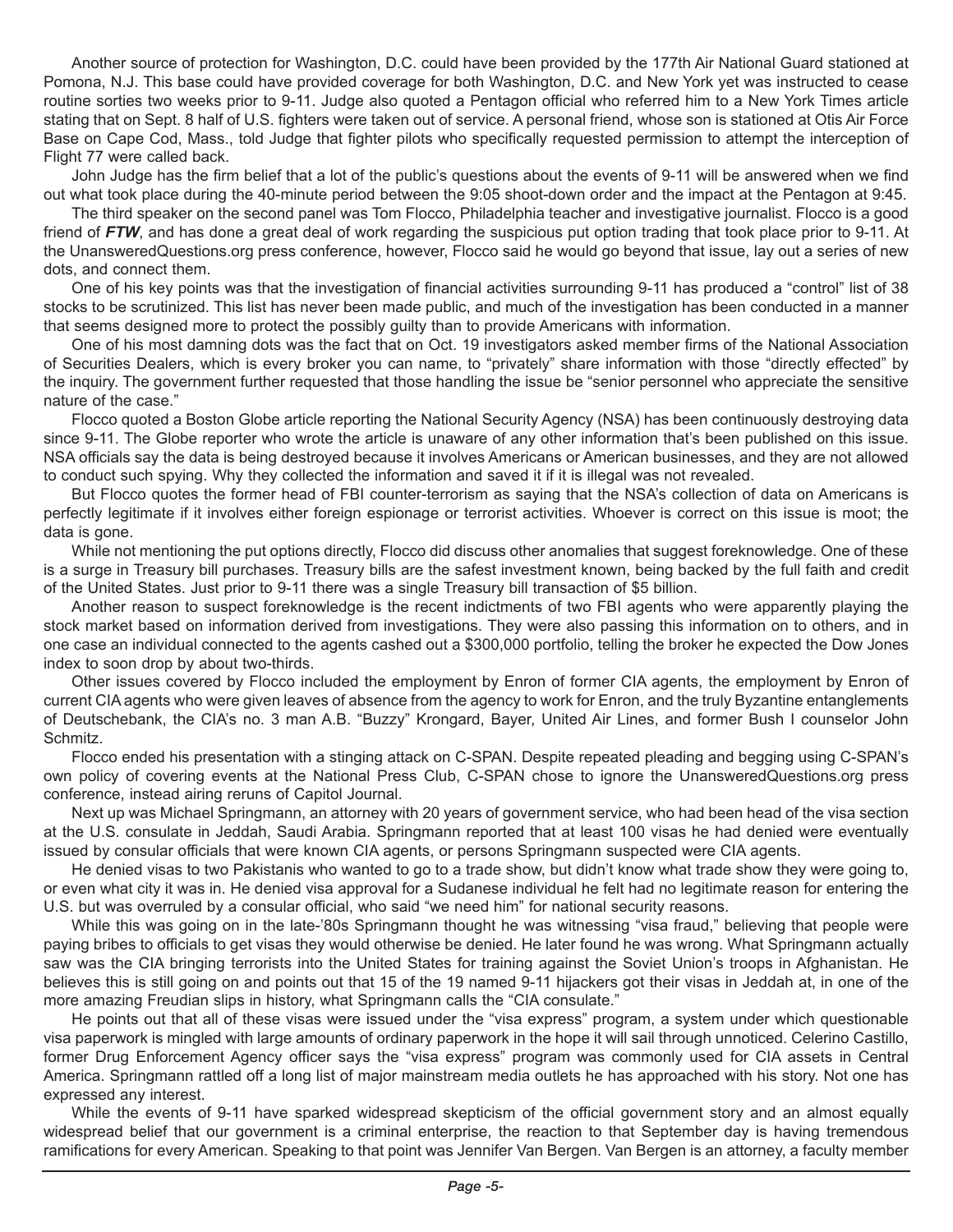at the New School for Social Research in New York, and a contributing editor to truthout.org. Van Bergen published a six-part series on the Patriot Act on truthout.org and spoke about it at the press conference.

She pointed out that the act, which at about 400 pages is not known to have been read in its entirety by a single legislator voting on it, nullifies several portions of the U.S. Constitution. It also significantly increases the burden on law enforcement, and shifts a huge amount of power to the president. She also pointed out that no one has said 9-11 would have been prevented had the new law been in effect.

Specifically, Van Bergen pointed out that Section 216 of the Patriot Act allows law enforcement agents to tap an individual's phone and computer without probable cause. All that's required for the rubber stamp warrant is an officer's statement that the tap will be "relevant" to an investigation. Section 218 allows secret searches of private homes and businesses if the search has a "significant foreign intelligence purpose."

Section 802 creates a new crime, "domestic terrorism," defined as "any act designed to intimidate or coerce change in government policy." Van Bergen said that under the act, all civil disobedience is now "domestic terrorism," and a crime. Section 411 states any organization endorsing the type of behavior criminalized in Section 802 will be classified as a "terrorist organization." So conceivably under the Patriot Act, parents blocking an intersection to demand a traffic light be installed to protect their children going to and from school are criminals.

Despite being shutout by C-SPAN, the UnansweredQuestions.org press conference was well attended, with a great deal of domestic, as well as foreign, media present. It's obvious the mainstream media has a vested interest in following the Bush Administration's story blindly, and so the world will have to rely on the "alternative" press to get the information it needs. The press conference was the first event to bring people from different disciplines together to search for the truth. It signaled the beginning of a time in which, according to Tom Flocco, "People can no longer follow First Lady Laura Bush's advice when she says, 'Don't worry. Tell your children not to be afraid.'"

### **STATEMENT OF MIKE RUPPERT AT UNANSWEREDQUESTIONS.ORG JUNE 10 PRESS CONFERENCE**

Just a few short years ago the world was accustomed to not learning the real historical truth about an event for many decades and perhaps centuries. But since Sept. 11th the Inernet, and an increasingly skeptical world population, have dramatically shortened history's learning curve.

Rather than relying on unsupported theory, it is possible to expose and focus attention on major discrepancies in the Bush administration's characterization and handling of events by using the internet as a vehicle to widely disseminate and analyze reports from respected mainstream media from all over the world and to then compare and contrast those reports with official government statements, official records and other unquestionable documents and undisputed conduct.

In this manner it is possible, for example, to establish that statements by President Bush, Ari Fleischer and National Security Advisor Condoleezza Rice claiming they had absolutely no idea that aircraft would be used as weapons, are absolutely false.

As established by reports in the Frankfurter Algemeine Zeitung, Izvestia, online.ie, MS-NBC, Agence France Presse and the International Herald Tribune, it becomes clear that foreign intelligence services -- not random callers or anonymous tipsters -- were making direct and urgent pleadings to U.S. intelligence agencies that, when compared side-by-side, clearly establish that Al Qaeda had trained as many as 25 suicide pilots who were planning to crash hijacked airliners into the World Trade Center in the week of September 9th.

Is that specific enough?

Are we to assume that a direct warning from Russian President Putin to the highest levels of the U.S. government somehow fell through the cracks?

The U.S. government has not denied a single one of these press reports. Neither have any of the intelligence services mentioned. In light of what the world has now seen was done with reports of possible hijackings from the FBI in Arizona and Minnesota, and the utterly disingenuous and unpersuasive profferings of the administration and its managers, we are now being asked to believe in some kind of grand and colossally contagious incompetence that any sentient being is not capable of.

And here we have to look at the brave actions of three FBI agents: Colleen Rowley, Robert Wright and Tyrone Powers. Colleen Rowley is now a legend and her 13-page letter to FBI Director Mueller should be mandatory reading for every journalist and politician in the country. Robert Wright's compelling press conference -- I believe in the very room where this conference is being held -- should be viewed by every member of Congress. And former FBI agent, law professor and author Tyrone Powers' statement that he believes the Bush administration deliberately allowed the attacks all bear just a moment's comment before this conference moves on.

As I read through the Rowley memo, or watch the Wright conference, I see words that tell me negligence or stupidity are not the issue. The words are -- "obstruct", "block", "thwart", "threaten", "intimidate", "rewrite", "harass", "punish", "dishonest", and "integrity".

*(continued on page 13)*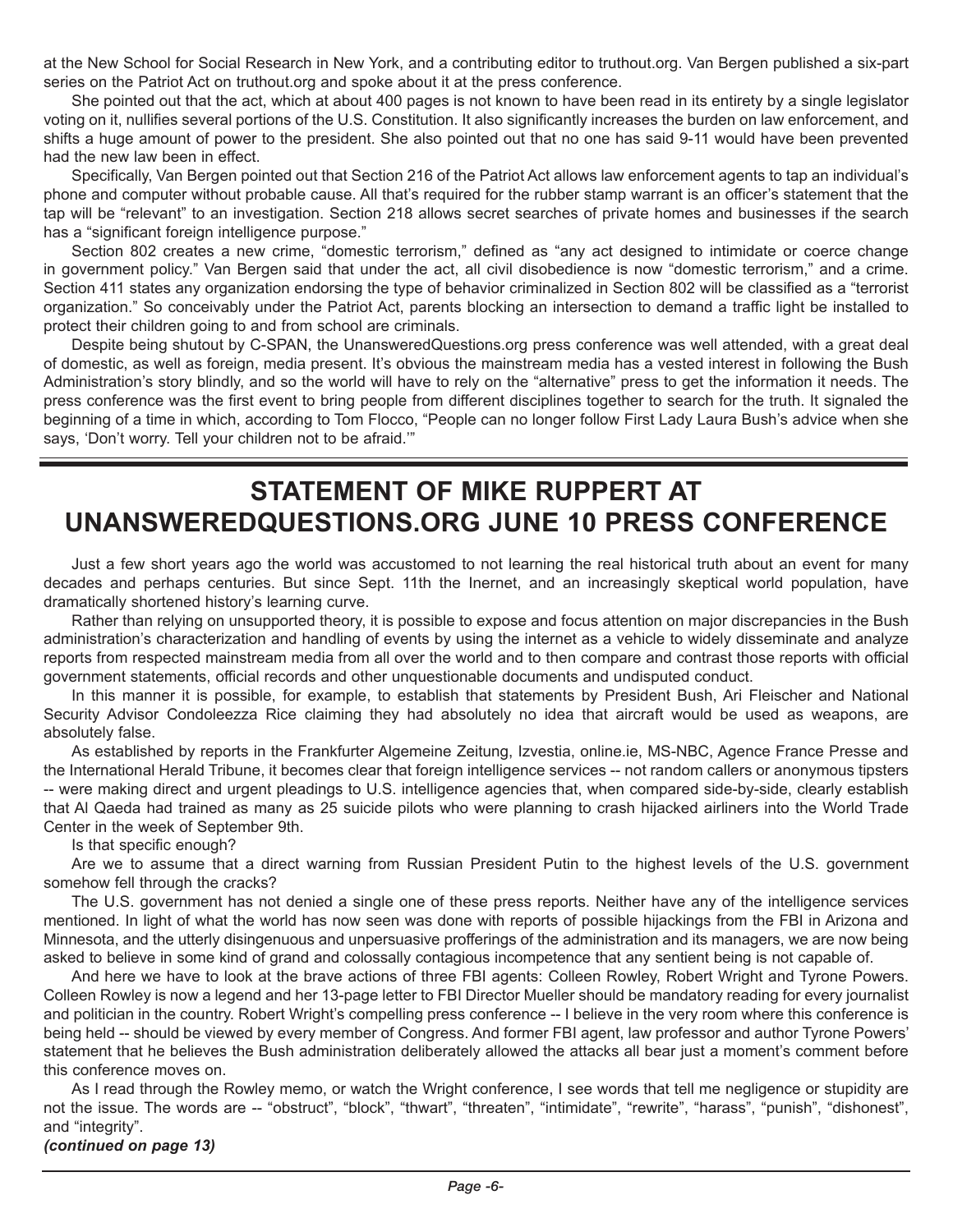## **COLUMN: Leaping Off the Natural Gas Cliff (and a Word Concerning the Foolishness of Ethanol)**

by Dale Allen Pfeiffer, *FTW* Contributing Editor for Energy

Natural Gas (NG) must be considered separately from oil because its existence in the gas state at normal ambient temperature leads to different properties both in the Earth's crust and at the Earth's surface. NG flows more freely through pore spaces than does oil. Therefore, once a gas well is drilled, there is no Hubbert curve profile. It costs no more -- either in energy or in money -- to pump the last cubic foot of natural gas than it does to pump the first. The typical profile for natural gas production rises from zero, plateaus for some length of time, and then dives in a sharp cliff. The rise and plateau are a function of the size of the field and the number of wells drilled. The cliff arrives with hardly a warning and dives at a rate far in excess of a comparable oil production decline.

NG has not been as exploited worldwide as has oil. Demand has only begun to increase with the development of gas-fired electrical generation plants in response to environmental regulations. NG is cleaner than oil or coal. In North America, at least 275 gas-fired plants are planned for construction by 2006. These plants will increase gas consumption by more than 8.5 trillion cubic feet (tcf), according to <http://dieoff.com/synopsis.htm>

In 2001, Simmons & Company International estimated that U.S. NG demand for electricity was approximately 16 billion cubic feet (bcf) per day. They predict that demand will increase by two bcf per day for the next two years, wrote Kramer & Dietert in a Feb. 15 report titled "Dynamics of Electricity-Driven Natural Gas Demand."

Many analysts point to vast unexploited reserves of NG throughout the world and state we will have plenty of NG for many decades to come. However, these analysts do not take into account the difficulty of transporting NG. It can only be efficiently and economically transported by pipeline. To ship NG overseas, it must first be liquefied, then transported in specially designed refrigerated ships. Finally, it must be unloaded at specially equipped ports and reliquified. All of this results in an estimated 15 to 30 percent energy loss -- not to mention the capital expense.

For this reason, North American NG demand will have to be met by North American production.

#### **NORTH AMERICAN PRODUCTION**

Mexican gas production has been in decline since 1999. U.S. NG imports from Mexico diminished to nothing in 2000. Mexico currently exports no NG and is struggling to meet its domestic demand.

U.S. gas production has been in plateau for some time. "North American natural gas has no excess capacity. It disappeared several years ago. What we do have is extremely aggressive decline rates in almost every key production basin making it harder each season to keep current production flat," wrote Matt Simmons in a presentation titled "Energy in the New Economy: The Limits to Growth. "

The U.S. Energy Information Administration and the National Petroleum Council have projected U.S. demand for NG could rise to 30 tcf per year by 2010. The lion's share of future U.S. production growth is expected to come from the Gulf of Mexico. However, the U.S. Minerals Management Service forecasts production will start to decline in 2005 from a plateau peak of 6.1 tcf per year, according to an April 26, 2000 report from Reuters.

Presently, the U.S. makes up for its shortfall in NG production by drawing from Canadian resources. Canada currently makes up about 13 percent of the U.S. gas supply. Unfortunately, the large Canadian fields which currently supply most of their production have plateaued and are expected to go into decline within the next few years. The Oil & Gas Journal reported most of Canada's gas additions will come from smaller fields. And Canada's quoted resources of 233 tcf will never be fully tapped, because portions of this reserve are contained in small, nonproductive fields.

Only by opening up currently restricted areas of Alaska, the Canadian Arctic, the U.S. Rocky Mountains, and deep ocean can we hope to meet future NG demand. All of this would require a large investment in drilling apparatus and gas pipelines, ultimately costing an estimated \$120 billion in infrastructure, the Oil & Gas Journal reported. And from the time construction would begin on this infrastructure it will take approximately 5 to 7 years before any of the gas begins to flow.

So what do we do in the meantime?

#### **THE U.S. vs. CANADA**

NAFTA and other free trade agreements drawn up between the U.S. and Canada starting from the mid-1980s ceded away Canadian control over their NG resources. This writer expects that these agreements will cause increasing friction between the U.S. and Canada in the years to come.

Under these agreements, the Canadian National Energy Board was stripped of its powers, and Canada gave up its requirement to maintain a 25-year surplus of natural gas. There is no legal way for Canada to ensure that it will have adequate supplies of NG in the future. However, the U.S. still retains the right to store vast supplies of hydrocarbons for emergencies.

The all-Canadian gas distribution system was abandoned, and exporters are no longer required to file an export impact assessment. Furthermore, U.S. customers have gained a price advantage over Canadian consumers, as they do not have to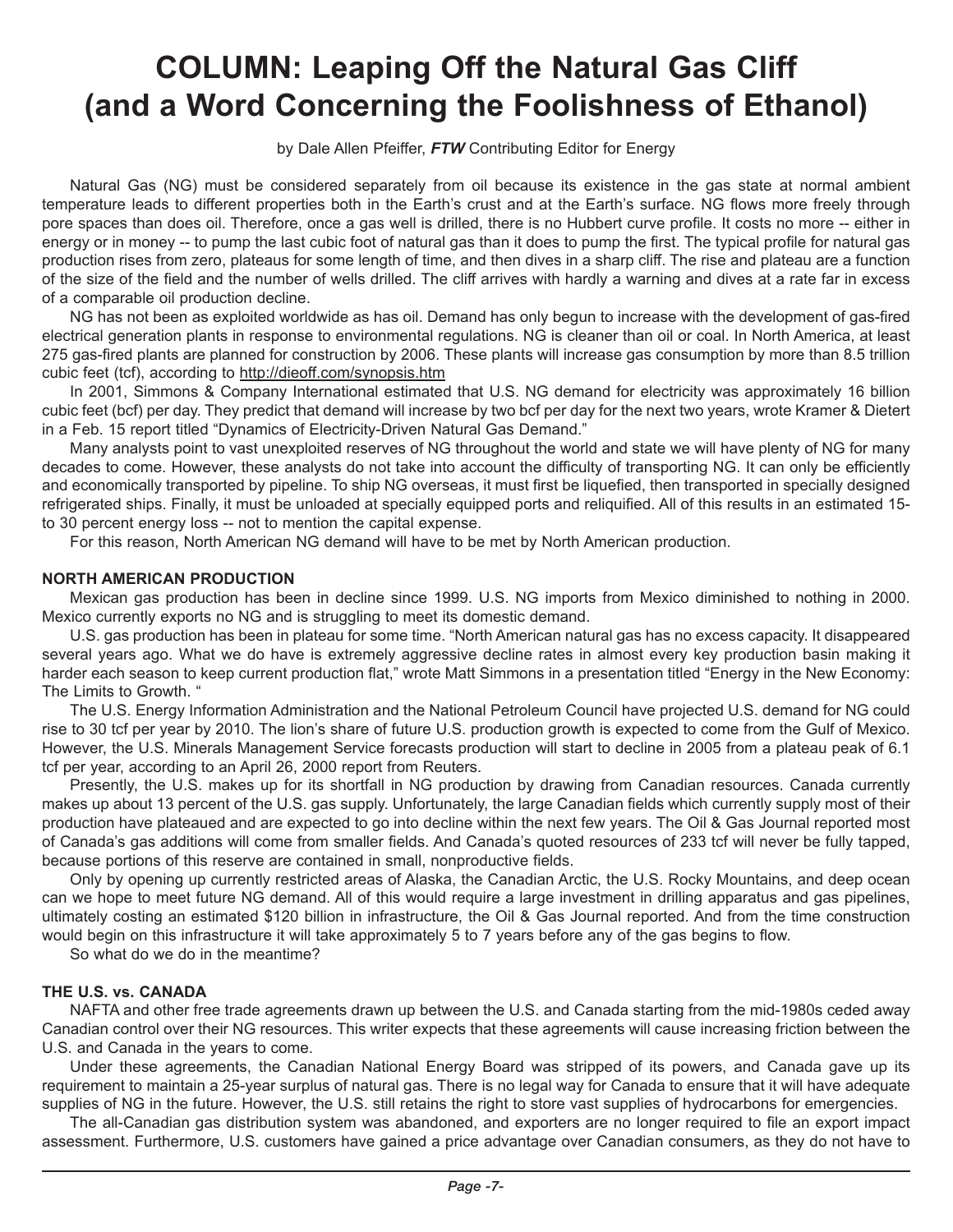pay taxes on the gas exports.

The trade agreements established a system of "proportional sharing" which guarantee U.S. imports from Canada in perpetuity. The government of Canada relinquished the right to refuse to issue a license or revoke or change a license for the exportation to the United States of energy goods. U.S. distribution companies were able to sign long-term contracts at rockbottom prices.

During the late-1990s when NG prices began to rise, the U.S. dipped into its emergency reserves and brought down the price of gas for U.S. customers, reported the Canadian newspaper the Globe and Mail. As a final irony, under NAFTA's proportional-sharing provision, Canada must replenish even the U.S. reserve supply -- by law and in perpetuity.

#### **NATURAL GAS PRODUCTION DECLINING AT ALARMING RATE**

A recent Oil & Gas Journal article contains distressing news. NG production is going into sequential declines, which should gain momentum as the year progresses. "We continue to believe that U.S. natural gas production could be down by as much as 5-6 percent this summer on a year-over-year basis…"

What the journal does not say is this production decline signals U.S. NG production is about to fall over the cliff. Subsequent decline will likely have a disastrous effect on the economy, and on pocketbooks of summer air conditioning users and winter gas furnace users. As the U.S. leans increasingly on Canada to meet its NG shortfall, Canadians could find it difficult to heat their homes through the cold northern winter.

#### **A FEW BRIEF WORDS ABOUT ETHANOL**

There has been a lot of talk about ethanol recently. Many are touting ethanol as a clean energy alternative, others hold it up as a way to augment and extend oil supplies. Congress is debating laws requiring ethanol to be mixed with gasoline for automobile consumption. Those who extol ethanol fail to look at the energy costs of production, what certain energy analysts call the EROEI (Energy Return on Energy Invested).

Simply put, it takes more energy to produce ethanol than is produced by the combustion of ethanol. According to Cornell professor David Pimentel, an acre of corn ultimately yields 328 gallons of ethanol. This quantity of corn requires 1,000 gallons of fossil fuels to plant, grow and harvest, and costs \$347 per acre. This means the corn feedstock costs \$1.05 per gallon of ethanol before it is even converted into ethanol. Additional energy costs accrue in distilling the ethanol. Adding it all up, 131,000 BTUs are needed to make 1 gallon of ethanol, with an energy value of only 77,000 BTUs. This results in an EROEI of roughly 59 percent. That is a 41 percent loss of energy, according the UniSci science daily news website.

If all of the automobiles in the U.S. ran on 100 percent ethanol, 97 percent of continental U.S. land would be required to grow the feedstock. Forget about feeding people, let alone housing them.

Increased ethanol production can only be maintained through increased tax dollar subsidies. And the competition for ethanol feedstock will inflate the price of corn. Any possible benefits in air quality will be more than offset by the petroleum required to grow and process the corn. Likewise, the added petroleum demand for producing ethanol will contribute to rising oil imports and further diminish world oil supplies. Finally, as the price of oil goes up, the subsidy for ethanol must go up as a multiple.

Ultimately, the only ones who benefit from ethanol production are the agribusiness industries. This is foolishness in the extreme.

> People have been asking us what can *we* do? Answer: Be PUBLIC and OVERT with your views!

*Get Your BUSH KNEW Bumper Sticker Today!!!*

It is a 3" x 11" yellow and black statement of fact!



Available on our website or by calling us at: 1-866-222-7693 or (818) 788-8791. Bulk packs available at wholesale prices...use it as your group's fundraiser!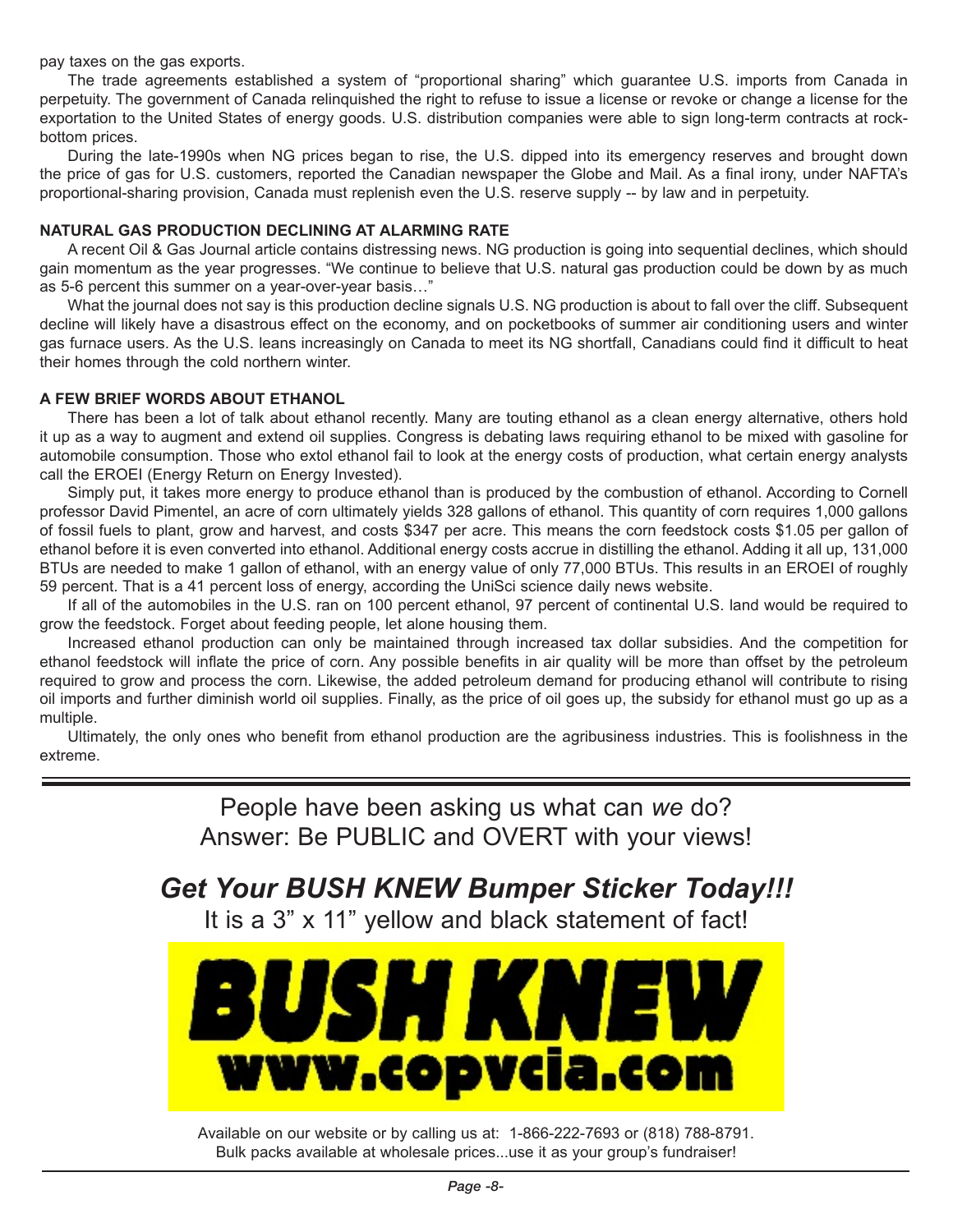## **DOJ Refuses to Pay Fitts \$2.5 Mil for Work Done on Successful HUD Loan Sales**

by Joe Taglieri, *FTW* staff

June 20, 2002, 15:00 PDT (FTW) -- It's been almost six years, and Catherine Austin Fitts *still* hasn't been paid. The government owes her \$2.5 million plus interest for work done by Hamilton Securities, her former investment bank and financial software developer. The "cleaning lady of \$100 billion financial frauds," as she humorously describes herself, is in the seventh year of audits and litigation, all resulting from what she deems a frivolous lawsuit filed by a government-sponsored "bounty hunter." The end game of Fitts' fierce federal adversaries: slow down her ability to impact the market with her transparent, taxpayer-friendly, local control-based economic model -- Solari.

"The Department of Justice and the HUD Inspector General's (IG) office have used investigations to drive out honest HUD officials and their most effective financial advisor," said Fitts. "As DOJ and the HUD IG intentionally destroy internal financial controls, billions of taxpayer's monies are reported missing, and losses on defaulted mortgage inventories grow."

On March 18 United States District Court Judge Louis F. Oberdorfer issued a scheduling order effectively ending mediation between the Department of Justice (DOJ), Ervin and Associates, and Hamilton Securities without settlement, thus initiating the discovery phase with a consolidated trial set for September 2003.

And so despite a six-year investigation by the DOJ and the Department of Housing and Urban Development (HUD) that found no merit to the charges of bid rigging and insider trading alleged by Ervin in his suit, Fitts' legal ordeal continues. In a qui tam case, which is what Ervin filed in summer 1996, the governing statute provides for a 60-day investigation period.

A qui tam suit is one filed by a private party on behalf of a federal government agency against an outside third party. In Fitts' case, her firm was the lead financial advisor for HUD, and Ervin made the claim that Hamilton's HUD loan sales program was rigged in favor of large Wall Street bidders. No evidence of this has surfaced before or since Ervin's suit was filed.

#### **LOAN SALES AND THE 'BOUNTY HUNTER'**

Ostensibly, John Ervin's firm is a HUD Ginnie Mae contractor, performing servicing tasks for the department's mortgage portfolios. It was these very same single family and multi-family portfolios that Fitts, first as Federal Housing Administration (FHA) commissioner in the first Bush Administration, then as the head of Hamilton Securities, was intent on reducing -- and so reduced -- costs to the government, to borrowers, and to nearby homeowners whose property values are harmed by HUD foreclosures, boarded up homes, and troubled properties.

Traditionally, HUD would manage these defaulted mortgages so as to recover about 35 cents on the dollar, said Fitts. So she devised a loan sale program that was basically the opposite of HUD's old pork barrel style. And political brass couldn't deny the "fiduciary soundness," as Fitts described it, of her \$10 billion of successful loan sales. Fitts and Hamilton were lauded for more than doubling recoveries, making upwards of 70- to 90 cents on the dollar return from loan sales -- a \$2.2 billion profit affirmed by a General Accounting Office audit.

Picture Hamilton Securities leading auctions of all kinds of government-owned, defaulted mortgage portfolios to a host of large and small investors -- from Wall Street and state housing finance agencies to local mortgage bankers and property owners. Fitts even utilized the budding Internet at the time (1994) to maximize the loan sales' productivity and level playing field.

"Hamilton used software tools, the Internet and AT&T Bell Labs' optimization methodology to dramatically improve transparency and competition. All the steps on the loan sales were documented with hyper linked "design books" that were accessible on the Web, as were detailed databases on the mortgages for sale and upcoming schedules of loan sales. This shifted the balance of power between Wall Street and HUD insiders on one hand and the FHA Funds and homeowners on the other. From Goldman Sachs to Harvard Endowment, the big guys had to pay a lot more to play," said Fitts.

Fitts' loan sales success was a red flag to those who profited both financially and politically from the department's large defaulted portfolios and fiscally unsound, pork barrel style. HUD insiders would be increasingly impacted if high standards of transparency and competition were maintained -- stock prices and executive bonuses would be lower, and tax liabilities would be higher.

Enter John Ervin, or as Fitts describes him, the DOJ's "bounty hunter." Fitts learned Ervin received a HUD contract generating \$30,000 per month when the legal action against her began.

Prior to the loan sales program, Ervin was the lead servicer on defaulted multifamily mortgage portfolios at HUD. As the loan sales reduced the defaulted HUD mortgages, Ervin's servicing work diminished. Unsuccessful in his attempts to interest Wall Street loan sales bidders in his services and unsuccessful is his bidding efforts on the loan sales, Ervin started filing lawsuits and contractor bid protests claiming wrongdoing. He filed over 30 contract bid protests, a lawsuit against HUD and HUD officials, and a qui tam lawsuit under seal in the name of the government charging Fitts and her firm with insider trading connected to the loan sales program.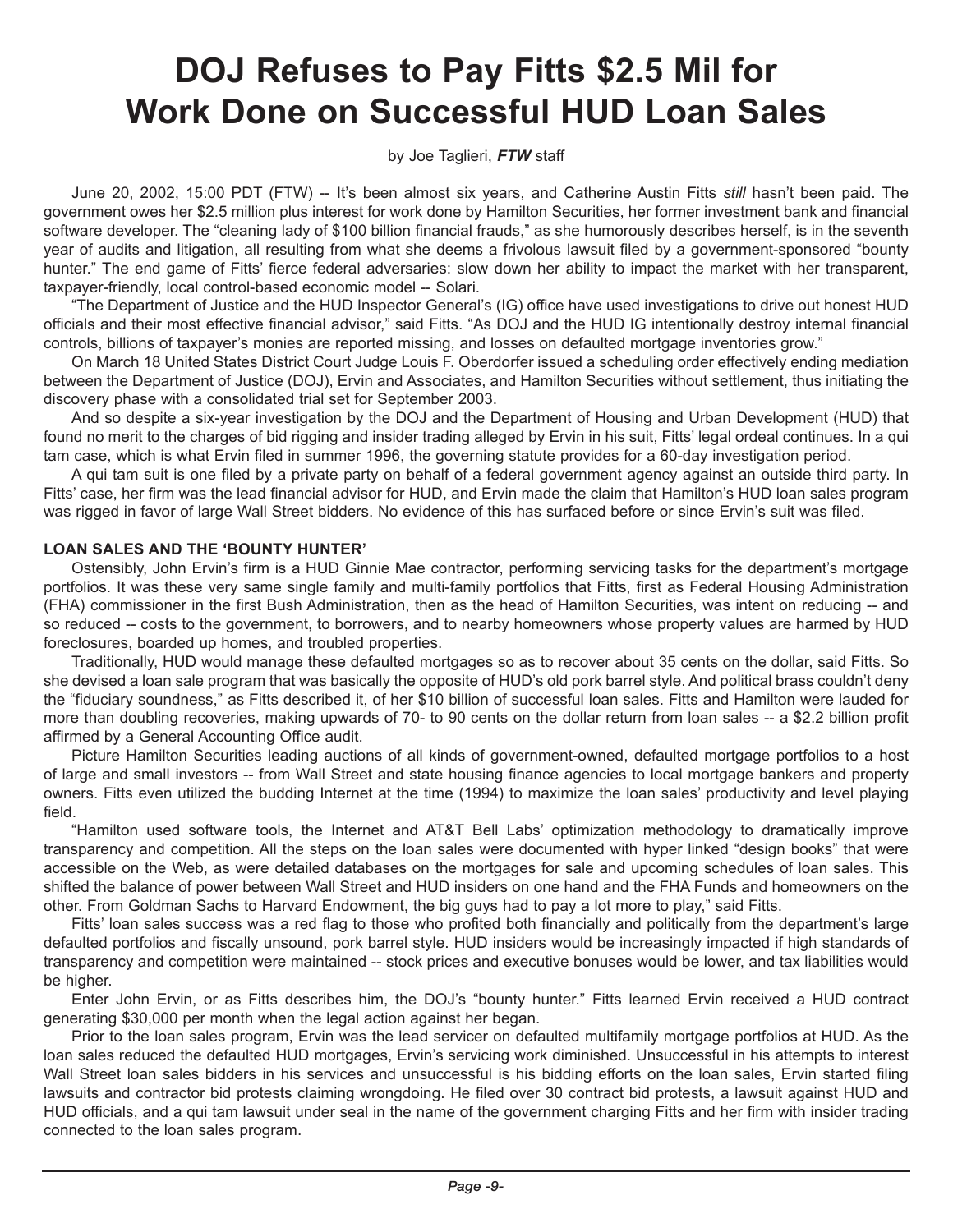#### **THE HAWKES AND HUD: 'CRIMINAL ENTERPRISE'**

Ervin's legal team included Dan Hawke, the son of Jerry Hawke, who was the undersecretary of domestic finance at the Department of the Treasury. Jerry Hawke, also a former general counsel of the Federal Reserve, was the Treasury official responsible to oversee the integrity of the federal credit programs (HUD is the largest), as well as the integrity of government accounting and financial systems and reporting. Jerry Hawke is now the comptroller of the currency, the lead U.S. banking regulator. When efforts to frame Fitts and Hamilton failed, Dan Hawke left private practice to join the Securities & Exchange Commission's enforcement division.

Reduced portfolios owned by the government also reduced the opportunities for DOJ and the HUD IG office, working with Ervin as a servicer, to profit from enforcement actions related to HUD's defaulted mortgage portfolio. As the War on Drugs expanded throughout the 1990s, DOJ and the HUD IG's Operation Safe Home focused on generating revenues from civil money penalties, recapture of contractor payments, debt collections and asset seizures. Fitts and Hamilton's efforts were good for the taxpayers and homeowners but bad for the enforcement business.

An audit of the loan sales program performed by HUD IG auditors in 1996 found the allegations against Fitts and Hamilton to be unfounded. But the HUD IG hushed it up, and the lead auditor was ultimately forced to leave government service. Similar findings by FBI investigators in 1999 were also ignored. One effort to falsify evidence by the HUD IG general counsel failed when Fitts produced an affidavit documenting them.

Upper echelons apparently marked Fitts and Hamilton for destruction.

In fact, Fitts' loan sales generated \$2.2 billion in profit as a result of selling blocks of HUD's defaulted mortgage portfolio on the open market. Whoever wanted to bid, the opportunity was there, says Fitts. But this success threatened top players in Washington and on Wall Street.

"In the summer of 2000, I went to visit with a senior member of the staff of the chairman of the HUD appropriations subcommittee. The staff member asked me what I thought was going on at HUD. I deferred. They said, 'HUD is being run as a criminal enterprise.' Until that moment, I had resisted facing this, as HUD is run by the Department of Treasury, the Department of Justice and a group of private companies and banks. It was hard to face the fact that this many parties would conspire to run HUD as a criminal enterprise. Subsequently, the appropriations committees voted a \$1.7 billion increase in HUD appropriations."

### **Solari: "How the Money Works" in Your Place**

#### by Catherine Austin Fitts

June 20, 2002, 15:00 PDT (FTW) -- I am sitting looking at a framed check on my desk. The check was written by the Hamilton Securities Group on our J.P. Morgan account. It was dated Sept. 3, 1997, payable to the Africatown Neighborhood Equity and Trust Corporation for \$125,000. This was to be the first solari -- a neighborhood investment databank and investment advisor. Shortly thereafter, Hamilton's government contracts were cancelled, our offices were seized and our computer systems and databases destroyed.

It was time to rethink the risk management issues involved in helping 72,000 U.S. neighborhoods understand "how the money works" in their neighborhood. While it was unthinkable to many Americans in 1998 that the Department of Justice was so corrupt, it is not so unthinkable today. That means the market opportunity is emerging to start having the conversation about how we can start a solari.

#### **WHAT IS A SOLARI?**

A solari is my idea for a locally controlled, private investment databank and investment advisor for a neighborhood. A solari collects and circulates information on how resources work in its place so that a group of people can "vote" in the marketplace or "vote" at the polls in a powerful way. [See <http://www.solari.com/solari>]. Once folks in a place understand "how the money works," they can start to get it to work for them.

Should you start a solari? The key to starting anything is for it to be totally energizing for you. It is impossible to determine a sound business plan for a solari until you have a sense of the various opportunities that exist in your neighborhood:

- Do you have housing being built for more per unit than what can be produced locally?
- Are you paying more for a government contractor through your federal, state or local budget for a job that a small business or neighbor could do for less?
- Are your water, energy and other essential services in danger of Enron-type privatization where you and your taxes foot the bill, but they get all the equity value transferred to them at below market prices?
- Is data about you and your neighbors being collected by government agencies, then finding it's way into the wrong hands?

#### *(continued on page 12)*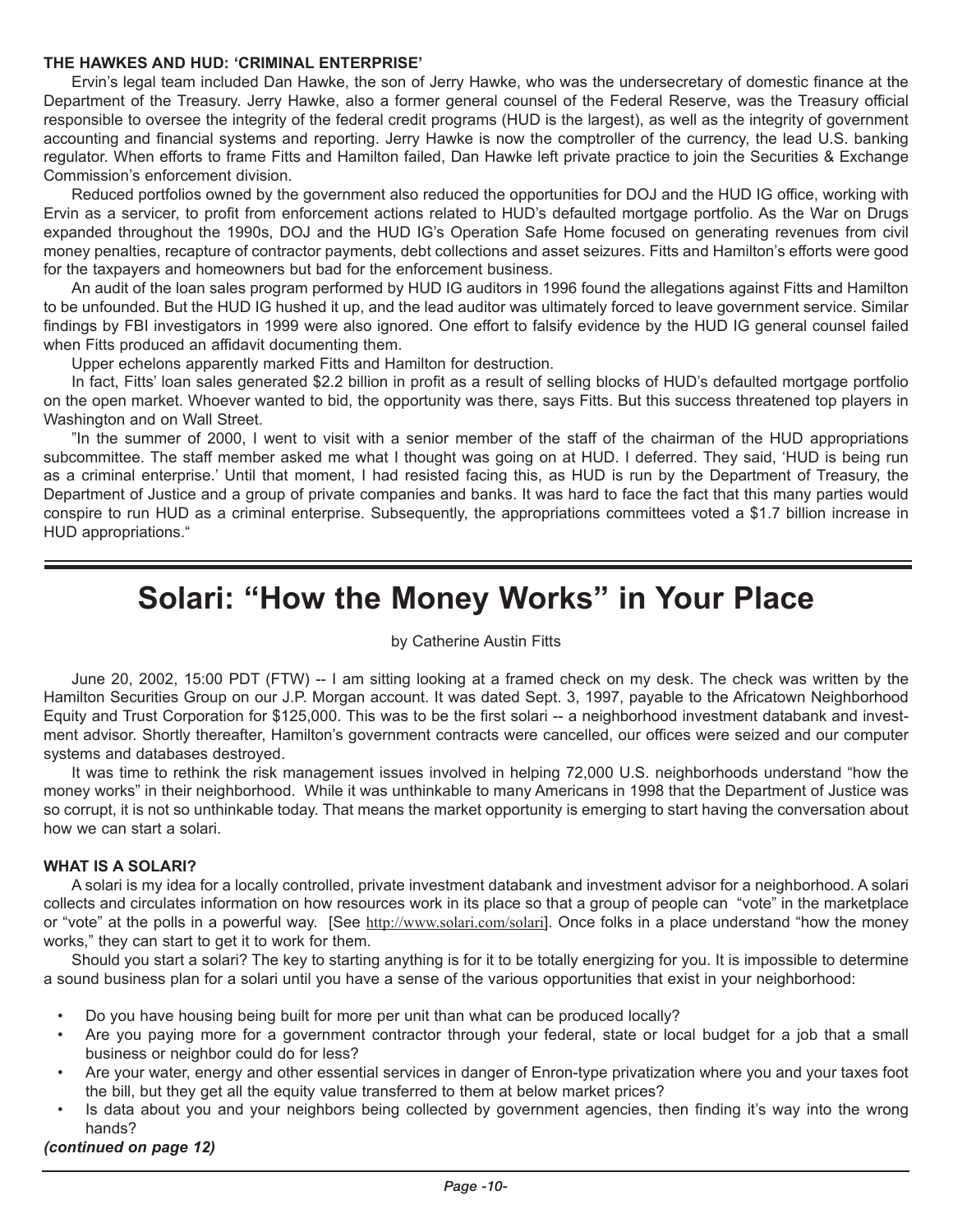#### *(continued from page 2, Unsuppressed History)*

themselves if such crimes against humanity could ever happen again *or* happen in America.

Having never lived through the Red Scare of post-World War II America, it was difficult for my students to grasp anti-Communist hysteria. I tried to explain that in the early- 1950s, being, or being suspected of being a Communist in America, was somewhat equivalent to being suspected of being a child molester in the 21st century. Nevertheless, they could not grasp the blatant violations of civil liberties during the '50s by the CIA, FBI and congressional committees investigating Communist activities. Particularly horrifying to them was the History Channel documentary, "Mind Control: America's Secret War," which outlined devastating CIA mind control experiments in the 1950s, done on unsuspecting civilians without their knowledge. Especially difficult for them to understand was the National Security Act of 1947 which created the CIA. Having been taught from grade school that our government is just, fair and that we have a functional balance of power in Washington, they found the CIA's level of power in America and the world, almost incomprehensible. As we examined the assassination of John F. Kennedy, the viewing of Oliver Stone's "JFK" film, the assassinations of Martin Luther King, Jr. and Robert Kennedy, the Vietnam War and Watergate, I watched the innocence drain from their 20-something faces. I told them it would get worse.

When I explained and documented the intricacies of the savings and loan scandal of the 1980s and tied these with the government's illegal funding of the Nicaraguan Contras with sales of arms and drugs, I watched most of my students metamorphose from childhood to adulthood in front of my very eyes.

Subsequently, they viewed and discussed "Powderburns," a video documentary on the CIA's massive cocaine trafficking operations in the 1980s, narrated by former DEA agent, Celerino Castillo. Together we viewed documentary footage of Gary Webb and explored passages from "Dark Alliance," his extraordinary expose of government cocaine trafficking into South Central Los Angeles which helped fund the Contras. They watched and took copious notes on Mike Ruppert's videos, "Fifty Years of CIA Drug Dealing" and "The CIA, Wall St. and Drugs." The class read and discussed articles by Catherine Austin Fitts on how the money works in the criminal empire that the United States has become. However, nothing had prepared my students for the culmination of the course when we viewed Mike's most recent video presentation, "The Truth & Lies of 9-11." Not one student had a rebuttal, and when I asked them to write their gut-level reactions to the tape, I received comments like:

- "This tape burst my bubble. I was very interested in getting a job with the CIA or an agency like it, but the blinders have been removed. I must now choose another career, and while that is very disturbing, I know I can do it and that I will be happier choosing a career that truly serves people instead of colluding in their destruction."
- "This video helped me solve a huge puzzle of truth. Now I know why so many countries hate the U.S. I no longer trust my government at all."
- "I had assumed that the events of September 11 didn't really affect me directly. Now I know that they affected and still affect everyone in the world."
- "I was born in Mexico, and my family migrated here to escape the corruption in Mexico, but now I see that the U.S. is just as corrupt if not more. Never again will I shake my head in 'pity' for countries that everyone thinks are more corrupt than the U.S."
- "This course has made me realize how ignorant I, and people my age are, about how the money works. The articles we read by Catherine Austin Fitts have made me realize how little I have been taught about money in this country. I came into this course not really knowing for sure what the stock market was. I didn't learn anything about it in high school. Now I want to learn about economics and become educated in how the money in this country works so that I can feel safer economically."
- "Until I took U.S. History to 1865, I had only a vague idea what my civil liberties were, and I had no idea that they were not a gift from the government. Because of the material we studied in that course, I now know that our Founding Fathers believed that those rights are our inalienable, divine rights. They are not gifts from anyone. It scares me that so few Americans understand this and that these rights are now so much in jeopardy."

The last comment was written by a student who took a course with me on the first half of U.S. history last fall. In that class, we watched together the horrific attacks on the World Trade Center on the morning of Sept. 11. Also, in that course, many students learned for the first time that the philosophical foundation on which our government was based at its origin was the social contract. The social contract was a notion of the English philosopher, Thomas Hobbes, in his famous "Leviathan," which proposed that people form governments because of their need for safety and protection. In exchange for protection, the people give up some rights, most notably, the right to rebel against the government.

But the Founding Fathers amplified Hobbes' analysis with the work of John Locke and his writings on natural rights. Locke embraced the social contract theory, but went further to assert that the social contract could be dissolved if the government did not fulfill its obligation in securing the peoples' natural rights. Further embellishing the ideas of Hobbes and Locke, the Founding Fathers relied on the French philosopher, Jean Jacques Rousseau who presented the idea of the "consent of the governed" which means that the government is only viable if it is established by the consent of those governed. Therefore, it is essential that the people governed assure that the leaders are maintaining their part of the social contract. The ideas of Hobbes, Locke and Rousseau not only influenced the framing of the Constitution, but laid the philosophical groundwork for the American Revolution, which incidentally, the Founding Fathers perceived as another inalienable, divine right. While I spent a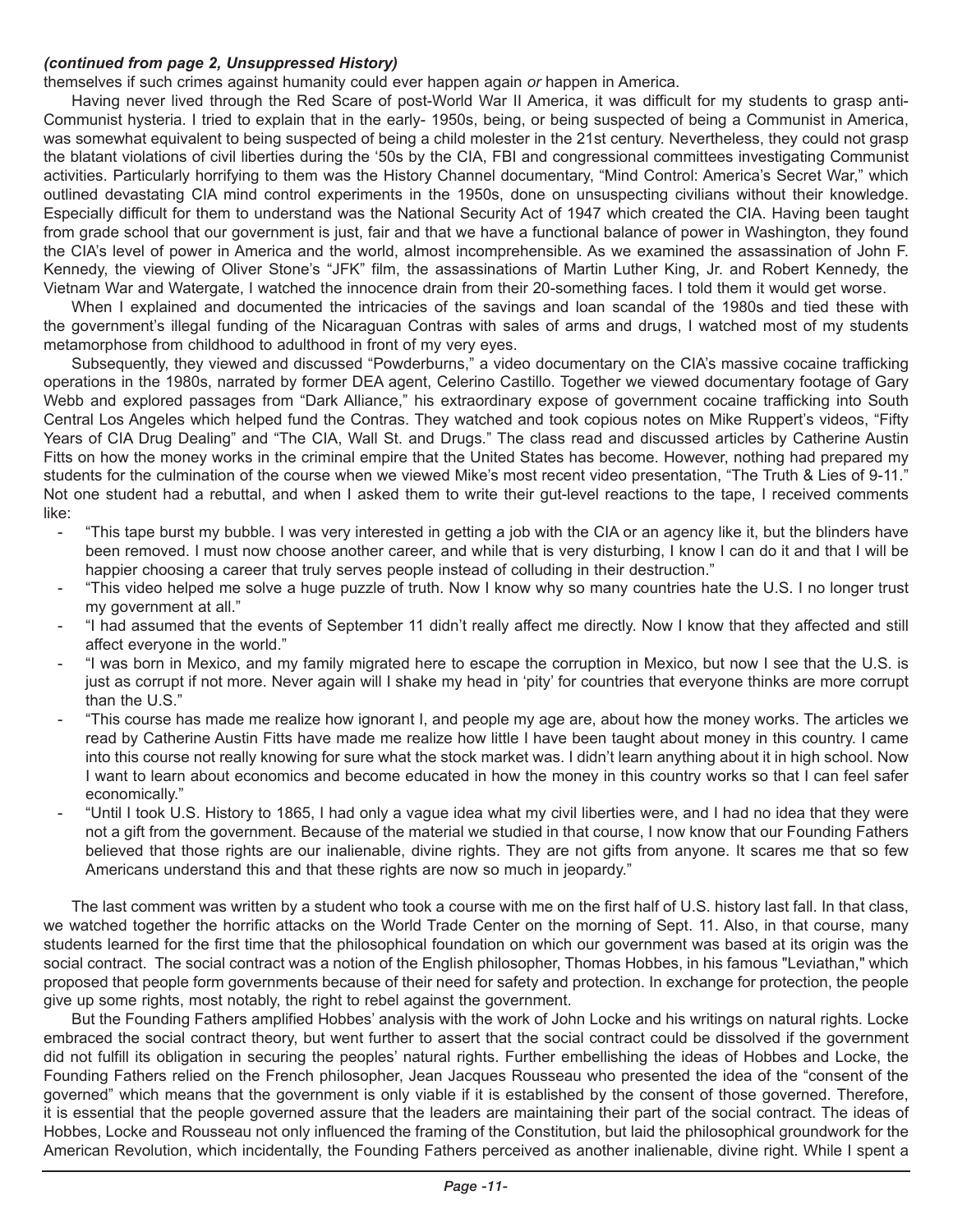great deal of time teaching the ideas of the Founding Fathers to my students before Sept. 11, I have intentionally belabored that topic since, knowing irrevocably that legislative horrors such as the Patriot Act and the Model Emergency Health Powers Act would, were they still with us, have instantly emboldened our Founding Fathers to mobilize a Second American Revolution.

In a page-one USA Today story from May 10 headlined, "Kids Get 'Abysmal' Grade In History," writer Tamara Henry reports that in a federally-mandated test administered to 29,000 fourth, eighth and 12th-graders at 1,110 public and private schools, 57 percent of high school seniors could not perform at the basic level. The scores remain virtually as deplorable as they were in 1994 when the test was first administered. My experience in the college classroom is frighteningly congruent with Henry's report. As noted above, students may enter college without having heard of the stock market, and in my experience, can state only about half the time, the correct decade (sometimes century) of World War II. Why is this?

In the USA Today report, Diane Ravitch, historian and education professor at New York University says "Our ability to defend -- intelligently and thoughtfully -- what we as a nation hold dear depends on our knowledge and understanding of what we hold dear….That can only be achieved through learning history."

But how can we hold dear or defend what we don't know about? Much has been written about the "dumbing down" of American public schools, and unfortunately, my experience is congruent with most of it. The majority of students leave my classes in wide-eyed disbelief of what they were *not* taught in high school and how overwhelmingly unaware of history they had remained throughout their twelve grades. It used to be that students were given only what I call the "Disneyland" view of history -- America the virtuous, defender of freedom everywhere, savior of the world. More recently, I'm finding that students are increasingly being given *no* history at all.

In reading the description of my history courses above, some colleagues may accuse me of undermining my students' trust in the American government. Curiously, I am regularly asked by students at the beginning of my history courses if I trust the government. My reply? I remind my students that the people in all of history who were the most distrustful of the American government, besides the Native Americans and slaves who were butchered and betrayed by it, were the Founding Fathers themselves. Jefferson, in particular, warned citizens not to trust their government because like his contemporaries, Hobbes, Locke and Rousseau, he believed that governments are inherently tyrannical and will invariably attempt to usurp the rights of their citizens. In fact, he once wrote that he would like to see a revolution every 20 years -- not of course, a violent revolution of guns and bullets, but a revolution of the mind, a revolution of consciousness. Nor was Jefferson troubled by resistance to government. In a letter to Abigail Adams he wrote, "The spirit of resistance to government is so valuable on certain occasions, that I wish it to be always kept alive. It will often be exercised when wrong but better so than not to be exercised at all. I like a little rebellion now and then. It is like a storm in the atmosphere."

In an interview with Mike Ruppert on "The Truth & Lies of 9-11" video, Rep. Ron Paul, R-Texas, asks the question: How did we get to this point in history -- the point where the government is willing to sacrifice the civil liberties of its citizens to put the country on a permanent military, economic and political war footing? I would add to congressman Paul's question my own: How did we get to the point in history where children are *not taught* history?

The most valuable and workable image I have found for giving students an authentic map for understanding U.S. history and the world in which they live is the image of the five-headed monster in which corporations, the stock market, the intelligence community, organized crime and government function not as separate entities, but as one predatory organism which devours and does not sustain either humanity or the Earth. One of my beloved mentors of history, professor Peter Dale Scott, refers to what I have named the five-headed monster as "deep politics," that is to say, a "process which habitually resorts to decisionmaking and enforcement procedures outside as well as inside those publicly sanctioned by law and society."

"The Truth & Lies of 9-11" video by Mike Ruppert is an extraordinary journey into the history of the last 40 years. It is intentionally shocking, as it should be in a time when ignorance of history is only one component of the soporific seduction of this society by business and Beltway thugs who are hellbent on establishing a perpetual militaristic plutocracy at the expense of the U.S. Constitution. But shock is not the only motivation for speaking truth to power. Ultimately, as Mike states in the video, in order to save itself, America must confront all that it has denied during the past four decades. Or as professor Scott reminds us, "psychologists explore shadows, not because they prefer darkness, but because they believe that healing can come from an enlargement of insight."

*Carolyn Baker, Ph.D., is a community college professor of U.S. History and former psychotherapist, living in Texas. She may be contacted at:* drumbaker@prodigy.net.

#### *(continued from page 10, Solari: "How the Money Works" in Your Place)*

The list of potential opportunities is endless. Step one is to collect up a group of your neighbors who you know and trust. An investment club, book club, Rotary, Kiwanis, local women's club or other similar group may be a place to find like-minded folks. Divide up the data collection tasks for the different kinds of operations: taxes, utilities, education, health care, and so forth. Start with the ones that generate the most short-term interest. Look for the opportunities for change that will provide you with short-term improvement in services or time. You are paying the money. Where can you get more performance?

If you learn how the money works in your place, step two or three may be to start a solari. It will be one of the tools that we will use to generate jobs and equity for ourselves, our family and our neighbors.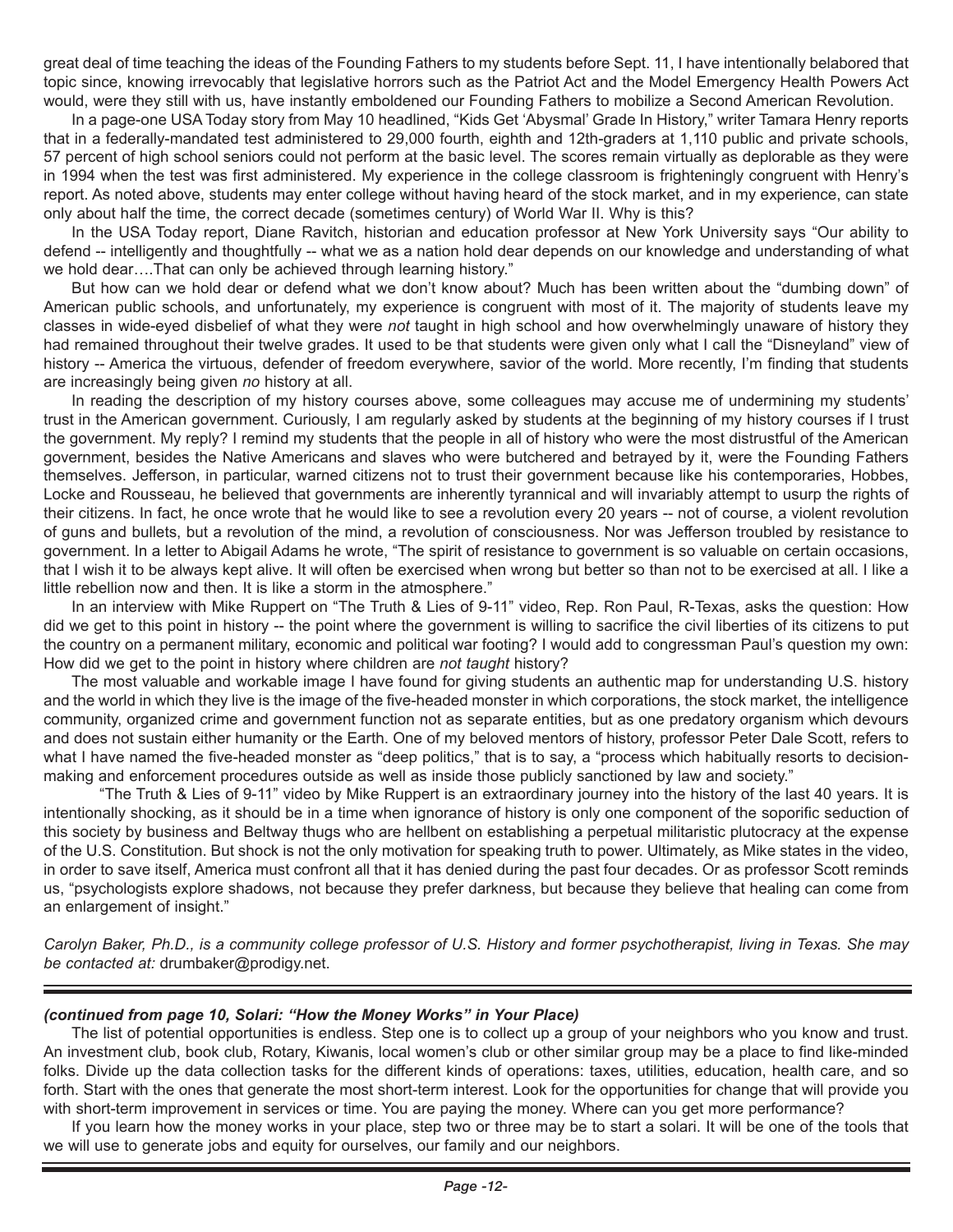#### *(continued from page 6, Statement of Mike Ruppert)*

These are not words describing ignorant or careless behavior. They are words describing intentional and malicious behavior.

And that is what ultimately must be addressed before the families of the victims of 9-11, the American people, and the world will be satisfied.

The Bush Administration must be forced to admit that they knew hijacked planes were going to be used as weapons. Why else would terrorists take flight training lessons? You can't crop dust with a 757 that you don't know how to land or take-off.

Why else would the G-8 conference in Genoa less than a year earlier have had extensive preparations to prevent hijacked aircraft from being used as weapons. President Bush was there, surrounded by anti-aircraft weapons. Was he not briefed on it?

Just a few of the questions that MUST be answered are going to be discussed today and we have been asking them at From The Wilderness since Septmeber 12th. Now many more are asking:

- Why did U.S. State Department officials Karl Inderfurth, Tom Simmons and Lee Coldren travel to Berlin in July 2001 to tell the Taliban that the U.S. government was going to "bury them in a carpet of bombs" in October 2001?

- Why were no fighters scrambled for 50 minutes after the first two planes had hit the World Trade Center towers?

- Why did Andrews Air Force Base alter its web site on 9-13 to hide the fact that it had scramble-ready fighters?

- Why were massive numbers of U.S., British and NATO forces pre-positioned off the Pakistani coast, in Oman and Egypt before the 9-11 attacks?

- Why has no one forcefully demanded an explanation from the administration as to why the head of the Pakistani intelligence service, the ISI, wired \$100,000 to Mohammed Atta before the attacks and then was happily in Washington, D.C. meeting with the heads of the House and Senate Intelligence Committees on Septmeber 11th?

- Why has the Wall Street Journal or any other major paper not investigated the fact that the aide to the head of the ISI who wired the money to Atta, Ahamad Umar Sheik, is also the lead suspect in the muder of reporter Daniel Pearl?

- Why did the National Security Council convene a Dabhol working group in the summer of 2001 to help a beleaguered Enron try to find a way to salvage a \$3 billion investment in a power generating plant that could only operate if there was a natural gas pipeline across Afghanistan?

- Why has John Ashcroft not recused himself from two sitting federal grand juries looking at Exxon-Mobil and BP/Amoco's frantic and desperate attempts to get oil out of Central Asia, when those two companies donated more money to Ashcroft when he was a senator than Enron did?

- Why has the White House broken laws to hide the records of the Vice President's Energy Task Force when targets of grand jury probes looking at Kazak oil corruption (Exxon and BP Amoco) were granted access? That's the same as having Manuel Noriega advise the White House in the war on drugs. Is it because the Vice President himself was a sitting member of the Kazakh government's oil advisory board when bribes were given and an illegal oil swap with Iran completed?

- Why has the government not disclosed the results of massive insider trading in the financial markets before September 11th that was so widely and urgently commented on by the likes of 60 Minutes, ABC, Bloomberg, and a multitude of respected media outlets?

- Why has no one told the American people about the results of massive numbers of put options on United Airlines that were placed through a firm that was headed until 1998 by a man, A.B. Krongard, who is today in the number-three position at the CIA?

I am one who believes that the last true vestige of an uncompromised rule of law in this country is in the civil courts. It is only there where the rules of discovery can compel the release of documents and the production of evidence that newly formed congressional committees, operating partly in secret and partly in the open, will only try to hide.

The public is rightfully skeptical about a White House that has lied to them about the events of September 11th. And I for one am proud to be a part of the vanguard of courageous independent journalists and researchers who are continuing to bring these shocking -- yet utterly verifiable -- facts to light.

We have also demonstrated that personal attacks on many of us, though draining, are ineffective when we demonstrate that we can read and use official records and undisputed maintstream media reports to arrive at an accurate and more proudctive picture of reality in a way that actually serves the interests of the people rather than protecting the interests of a government of questionable legitimacy that is asking for more money and more power after having both betrayed us and allowed the deaths of thousands of people.

The stars today are the families of the victims and their brave lawyers. But they are symbolic of a vicitimization that is national and indeed, global.

Unmitigated and fearless accountability is the standard for all of us here today. And I can assure you that as far as September 11th goes, time is on our side, and this government knows it.

Anyone wishing to see documentation for what I have described here can find it on my web site at [www.copvcia.com](http://www.copvcia.com).

Michael C. Ruppert, Publisher/Editor From The Wilderness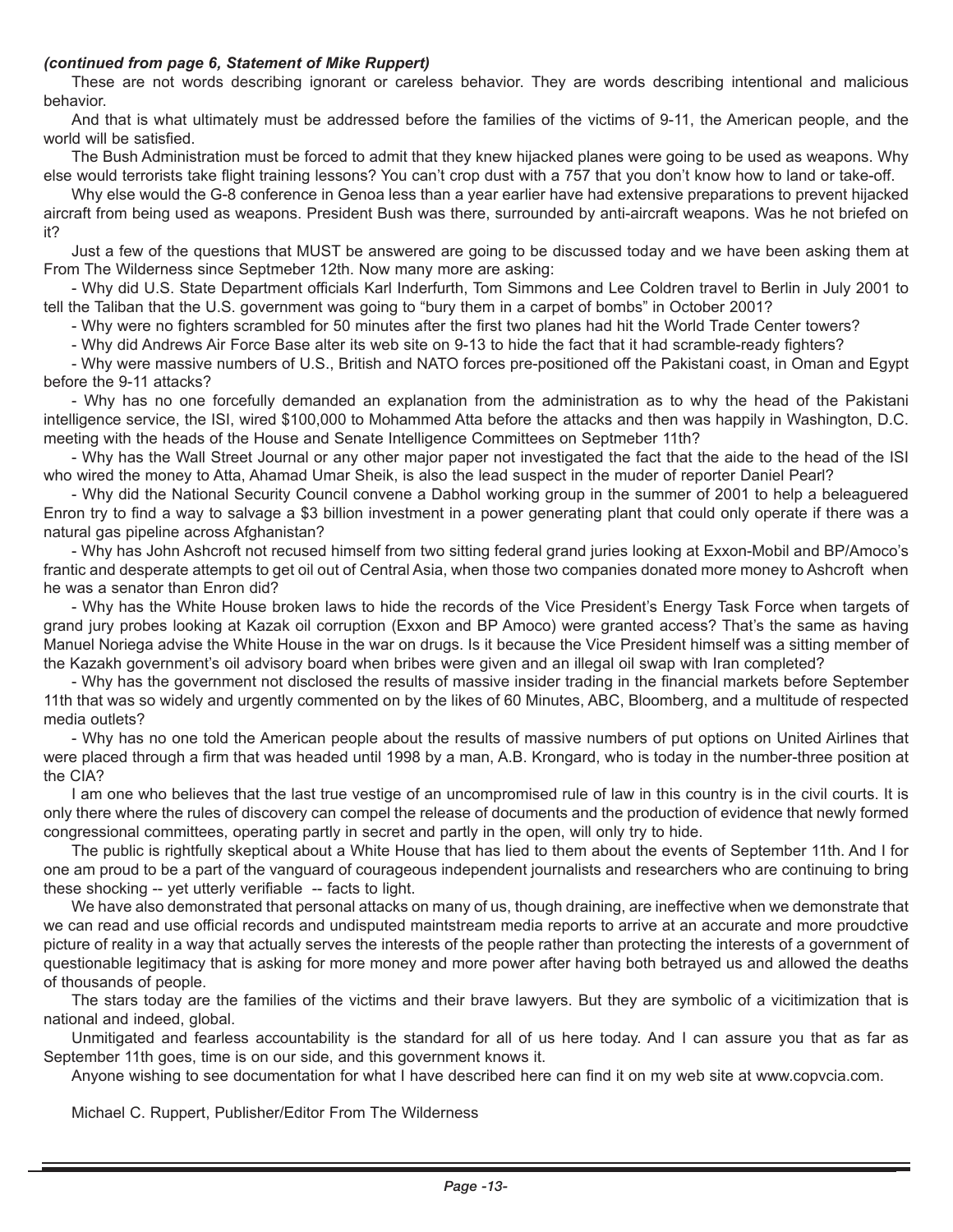## **"Oh Lucy! – New Additions**

### **The Following Items Have Been Added To Our World-Famous 9-11 Timeline.**

### **[Expanded and Revised June 19, 2002]**

2. January, 1995 – Philippine police investigating a possible attack on the Pope uncover plans for Operation Bojinka, connected to WTC bomber Ramsi Youssef. Parts of the plan call for crashing hijacked airliners into civilian targets. Details of the plan are disclosed in Youssef's 1997 trial for the 1993 WTC bombing. [Source: AFP, December 7, 2001]

6. April, 1999 – Enron with a \$3 billion investment to build an electrical generating plant at Dabhol India loses access to plentiful LNG supplies from Qatar to fuel the plant. Its only remaining option to make the investment profitable is a trans-Afghani gas pipeline to be built by Unocal from Turkmenistan that would terminate near the Indian border at the city of Multan. [Source: The Albion Monitor, Feb. 28, 2002.]

8. March, 2000 – An FBI agent, reportedly angry over a glitch in Carnivore that has somehow mixed innocent nontargeted emails with those belonging to Al Q'aeda, destroys all of the FBI's Denver-based intercepts of bin Laden's colleagues in a terrorist investigation. [The Washington Post, May 29, 2002].

9. 2000 (est.) – The FBI refuses to disclose the date of an internal memo stating that a middle eastern nation had been trying to purchase a flight simulator. [The L.A. Times, May 30, 2002].

10. August, 2000 – Suspected Al Q'aeda operatives wiretapped by Italian police made apparent references to plans for major attacks involving airports, airplanes and the United States according to transcripts obtained by the L.A. Times. The LA Times suggests that the information might not have been passed to U.S. authorities (hard to believe) but it did report that Italian authorities would not comment on the report. The Times also noted that "Italian and US anti-terrorism experts cooperate closely." [ The Los Angeles Times, May 29, 2002].

11. October 24-6, 2000 – Pentagon officials carry out a "detailed" emergency drill based upon the crashing of a hijacked airliner into the Pentagon. [The Mirror, May 24, 2002]

18. July, 2001 – FBI agents in Arizona write a memorandum warning about suspicious activities involving a group of Middle Eastern men taking flight training lessons in Arizona. The memorandum specifically mentions Osama bin Laden and warns of connections to terrorist activities. [Source: The New York Times, May 14, 2002]

23. Summer, 2001 – Jordanian intelligence (the GID) makes a communications intercept deemed so important that King Abdullah's men relay it to Washington, probably through the CIA station in Amman. To make doubly sure the message got through it was passed through an Arab intermediary to a German intelligence agent. The message: A major attack was planned inside the US and that aircraft would be used. The code name of the operation was The Big Wedding." – "When it became clear that the information was embarrassing to Bush Administration officials and congressmen who ate first denied that there had been any such warnings before Sept. 11, senior Jordanian officials backed away from their earlier confirmations." This case was authenticated by ABC reporter John K. Cooley. [The International Herald Tribune (IHT), May 21, 2002]

24. Summer, 2001 (est.) – The National Security Agency intercepts telephone conversations between bin Laden aide Khalid Shaikh Mohammed and Mohammed Atta and does not share the information with any other agencies. [Jonathan Landay, Knight Ridder Newspapers, June 6, 2002].

28. July, 2001 – The G8 summit at Genoa, Italy is surrounded by anti-aircraft guns and local airspace is closed off after Italian and Egyptian officials (including President Hosni Mubarak) warn American intelligence that airliners stuffed with explosives might be used to attack President Bush. US officials state that the warnings were "unsubstantiated." (But I wonder if they would have taken away the anti-aircraft artillery?) [The LA Times, Sept. 27, 2001].

29. July 26, 2001 – CBS News reports that John Ashcroft has stopped flying commercial airlines due a threat assessment. Ashcroft told the press that he didn't know anything about what had caused it.

32. August, 2001 – As reported in the IHT both a French magazine (name not given) and a Moroccan newspaper simultaneously report that a Moroccan agent named Hassan Dabou had penetrated Al Q'aeda to the point of getting close to bin Laden who was "very disappointed" that the 1993 bombing had not toppled the WTC. Dabou was called to the US after reporting this which curtailed his ability to stay in touch with the organization and gather additional intelligence that might have prevented the attacks. Though not proved beyond a doubt these stories have been met with a wall of silence. [The IHT, May 21, 2002].

34. August, 2001 – President Bush receives classified intelligence briefings at his Crawford, TX ranch indicating that Osama bin Laden might be planning to hijack commercial airliners. [CBS News, CNN – May 15, 2001]

36. August/September, 2001 – According to a detailed 13-page memo written by Minneapolis FBI legal officer SA Colleen Rowley FBI headquarters ignores urgent direct warnings from French intelligence services about pending attacks. In addition, a single Supervisory Special Agent in Washington expends extra effort to thwart the field office's investigation of Zacarias Moussaoui, in one case rewriting Rowley's affidavit for a search warrant to search Moussaoui's laptop. Rowley's memo uses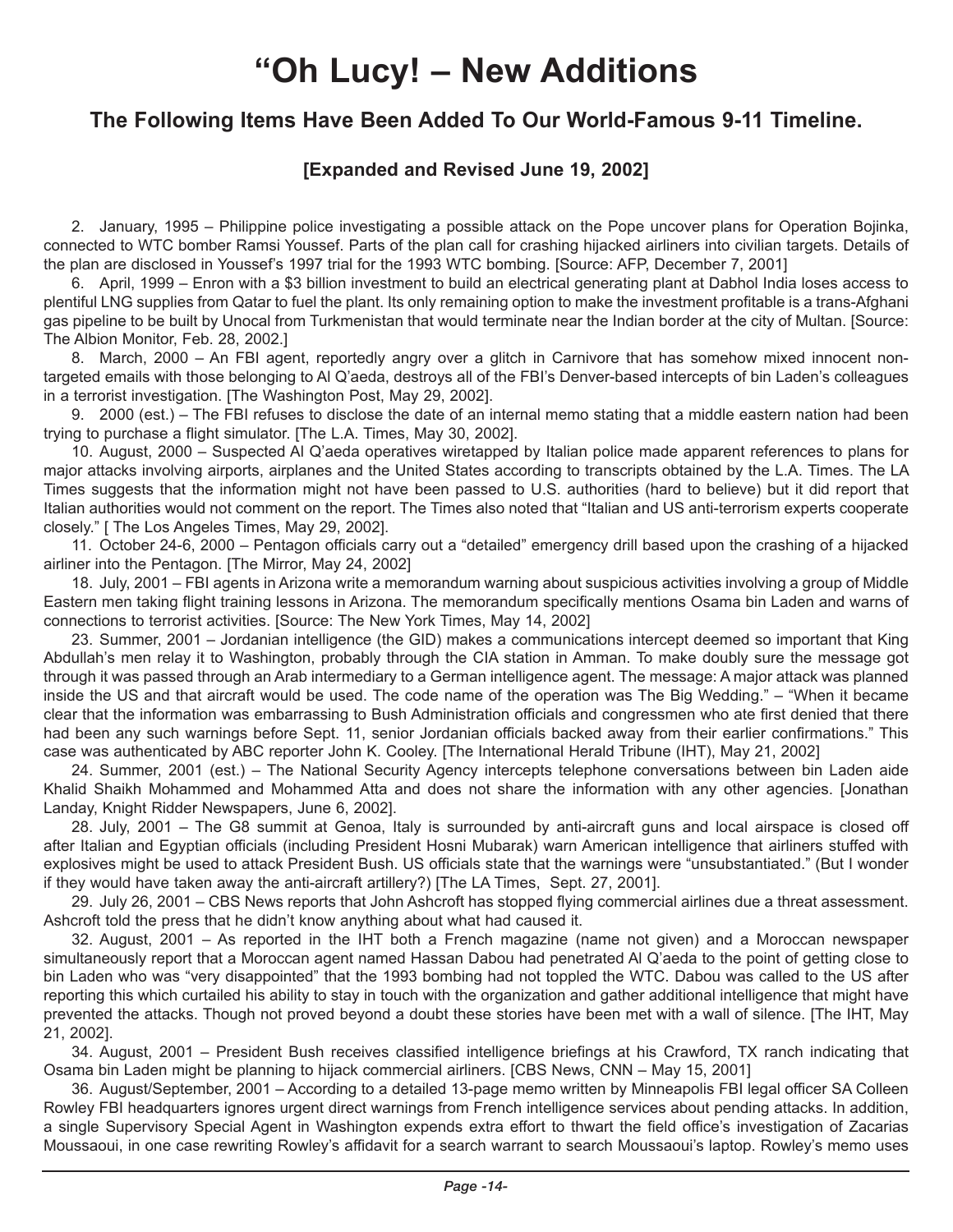terms like "deliberately sabotage," "block," "integrity," "omitted," "downplayed," "glossed over," "mis-characterize," "improper political reasons, "deliberately thwarting," "deliberately further undercut," "suppressed," and "not completely honest." These are not terms describing negligent acts but rather, deliberate acts. FBI field agents desperately attempted to get action to no avail. One agent speculated that bin Laden might be planning to crash airliners into the World Trade Center while Rowley ironically noted that the SSA who had committed these deliberate actions had actually been promoted after September 11th. [The AP, May 21, 2002].

38. Early September, 2001 - An FBI internal document, based upon field notes from Minnesota field agents discloses that the agents had been investigating and had questioned the "20th hijacker" Zacarias Moussaoui. The field notes speculate that Moussaoui, who had been taking flight lessons, might crash an airliner into the WTC. Interestingly, the field agents' requests to obtain a search warrant for his personal computer were denied. French intelligence confirms to the FBI that Moussaoui has ties to terrorist groups and may have traveled to Afghanistan. The agents also had no knowledge of the Phoenix memo (See Item #18). One news story states that agents were in "a frenzy," absolutely convinced that he was "going to do something with a plane." [Source NEWSWEEK, May 20, 2002 issue – story by Michael Isikoff].

46. September 10, 2001 – Amr Elgindy, a longtime colleague of Iran-Contra figure Adnan Khasogghi and a notorious inside trader on the financial markets orders his broker to liquidate his children's \$300,000 trust account fearing a sudden crash in the market. Elgindy is arrested in San Diego May, 2002, along with FBI agents Jeffrey Royer and Lynn Wingate who have been using their FBI positions to feed him inside information on various corporations. Elgindy is currently being held without bail. [The Globe and Mail, May 25, 2002]

47. September 11, 2001 – United Air Lines flight 23, scheduled to fly from New York City to LA was delayed after four Muslim passengers began demanding that the plane take off immediately. This happened apparently after the first plane had hit the WTC. The passengers were thrown off the flight. [The Globe and Mail, June 13, 2002]

56. October 11, 2001 – The Ashcroft Justice Department takes over all terrorist prosecutions from the U.S. Attorneys office in New York which has had a highly successful track record in prosecuting terrorist cases connected to Osama bin Laden. [Source: The New York Times, Oct. 11, 2001.]

65. January 10, 2002 – Attorney General John Ashcroft recuses himself from the Enron investigation because Enron had been a major campaign donor in his 2000 Senate race. He fails to recuse himself from involvement in two sitting Federal grand juries investigating bribery and corruption charges against ExxonMobil and BP-Amoco who have massive oil interests in Central Asia. Both were major Ashcroft donors in 2000. [Source: CNN, Jan. 10, 2002 – FTW original investigation, The Elephant in the Living Room, Part I, Apr 4, 2002.]

66. January 23, 2002 – Wall Street Journal reporter Daniel Pearl is kidnapped in Pakistan. Pearl is reported dead on Feb. 21. Lead suspect Ahmad Umar Sheik, former colleague of Gen. Ahmad, arrested on Feb 12, is named as the lead suspect in the kidnapping and murder. Legal sources close to the Pakistani government tell FTW that Pearl was investigating the ISI. [Source: CNN.com]

69. May 13, 2002 – The BBC reports that Afghanistan is about to close a deal for construction of the \$2 billion gas pipeline to run from Turkmenistan to Pakistan and India. The story states, "work on the project will start after an agreement is expected to be struck" at a summit scheduled for the end of the month. Unocal will build the pipeline. [Source: BBC, May 13, 2002]

70. May 16, 2001 – Press Secretary Ari Fleischer states unequivocally that while President Bush had been warned of possible hijackings, "The president did not -- not -- receive information about the use of airplanes as missiles by suicide bombers." [Source: CBS News, May 15, 2002]

71. May 19, 2002 – Former FBI Agent Tyrone Powers, now a professor at Anne Arundel Community College states on radio station KISS 98.7, states that he has credible evidence suggesting that the Bush administration did in fact allow the Sept. 11th attacks to further a hidden agenda. [\[www.indymedia.org](http://www.indymedia.org) – May 20, 2002]

72. May 31, 2002 – FBI Agent Robert Wright delivers a tearful press conference at the National Press Club describing his lawsuit against the FBI for deliberately curtailing investigations that might have prevented the 9/11 attacks. He uses words like "prevented," "thwarted," "obstructed," "threatened," "intimidated," and "retaliation" to describe the actions of his superiors in blocking his attempts to shut off money flows to Al Qaeda and other terrorist groups. These are not words of negligence. They are words describing deliberate and malicious actions. [Source: C-SPAN website]

73. June 4, 2002 – Air Force Lt. Colonel Steve Butler who had called President Bush a joke and accused him of allowing the September 11th attacks to happen is suspended from his post at the Defense Language School in Monterey and could face a court martial. [AP, June 4, 2002]

74. June 17, 2002 – Reuters reports that Butler's case has been resolved without the necessity of a court martial. (I guess so. There's enough material here to prove him right. – MR) [Reuters, June 17, 2002].

To see the complete "Oh Lucy!" 9-11 timeline, please visit our website: [www.copvcia.com](http://www.copvcia.com)